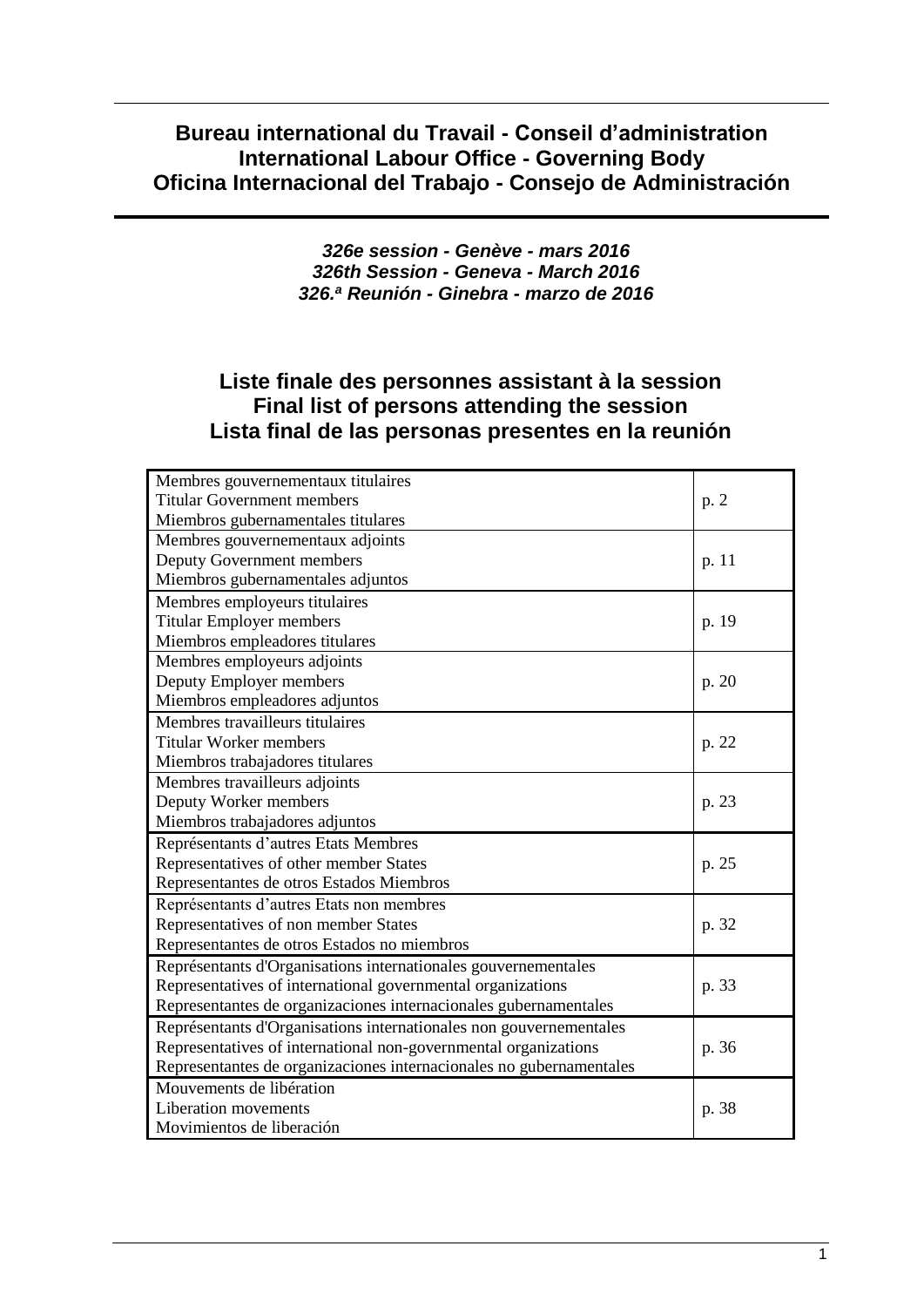<span id="page-1-0"></span>**Président du Conseil d'Administration: Chairperson of the Governing Body:** Ms M. KAJI (Japan) **Presidente del Consejo de Administración:**

## **Algérie Algeria Argelia**

M. B. DELMI, Ambassadeur, Représentant permanent, Mission permanente, Genève.

*suppléant(s):*

- M. M. KHIAT, Secrétaire général, Ministère du Travail, de l'Emploi et de la Sécurité sociale.
- M. F. ZAIDI, Directeur général de l'Emploi et de l'Insertion, Ministère du Travail, de l'Emploi et de la Sécurité sociale.
- M. A. DROUA, Directeur des Relations de Travail, Ministère du Travail, de l'Emploi et de la Sécurité sociale.

*accompagné(s) de:*

- M. T. DJOUAMA, Ministre Conseiller, Mission permanente, Genève.
- M. M. HABCHI, Conseiller, Mission permanente, Genève.
- Mme H. KHERROUR, Secrétaire des Affaires étrangères, Mission permanente, Genève.
- M. Z. KHERROUR, Secrétaire des Affaires étrangères, Mission permanente, Genève.
- M. H. KHELIF, Sous-Directeur, Ministère des Affaires étrangères.

## **Allemagne Germany Alemania**

Ms S. HOFFMANN, Director, European and International Employment and Social Policy Department, Federal Ministry of Labour and Social Affairs.

#### *substitute(s):*

Mr U. SEIDENBERGER, Ambassador, Permanent Representative, Permanent Mission, Geneva.

- Ms S. BAUN, Head, International Employment and Social Policy Branch, Federal Ministry of Labour and Social Affairs.
- Mr A. SCHLÜTER, Head, International Labour Organization (ILO)/United Nations Division, Federal Ministry of Labour and Social Affairs.
- Mr J. FARZAN, Adviser, International Labour Organization (ILO)/United Nations Division, Federal Ministry of Labour and Social Affairs.
- Mr K. GÜNTHER, Social Affairs Adviser, Permanent Mission, Geneva.

#### *accompanied by:*

- Mr S. KÜNZEL, Specialist, Division VI b 1, International Employment and Social Policy and Twinning, Federal Ministry of Labour and Social Affairs.
- Ms M. PIEPER, Permanent Mission, Geneva.

### **Angola**

M. A. CORREIA, Ambassadeur, Représentant permanent, Mission Permanente, Genève.

#### *suppléant(s):*

M. D. N'GOVE LUSSOKE, Directeur, Ministère de l'Administration publique, du Travail et de la Sécurité sociale.

#### *accompagné(s) de:*

- M. A. MBEMBA NZITA, Premier Secrétaire, Mission Permanente, Genève.
- M. A. GUIMARÃES, Deuxième Secrétaire, Misión Permanente, Ginebra.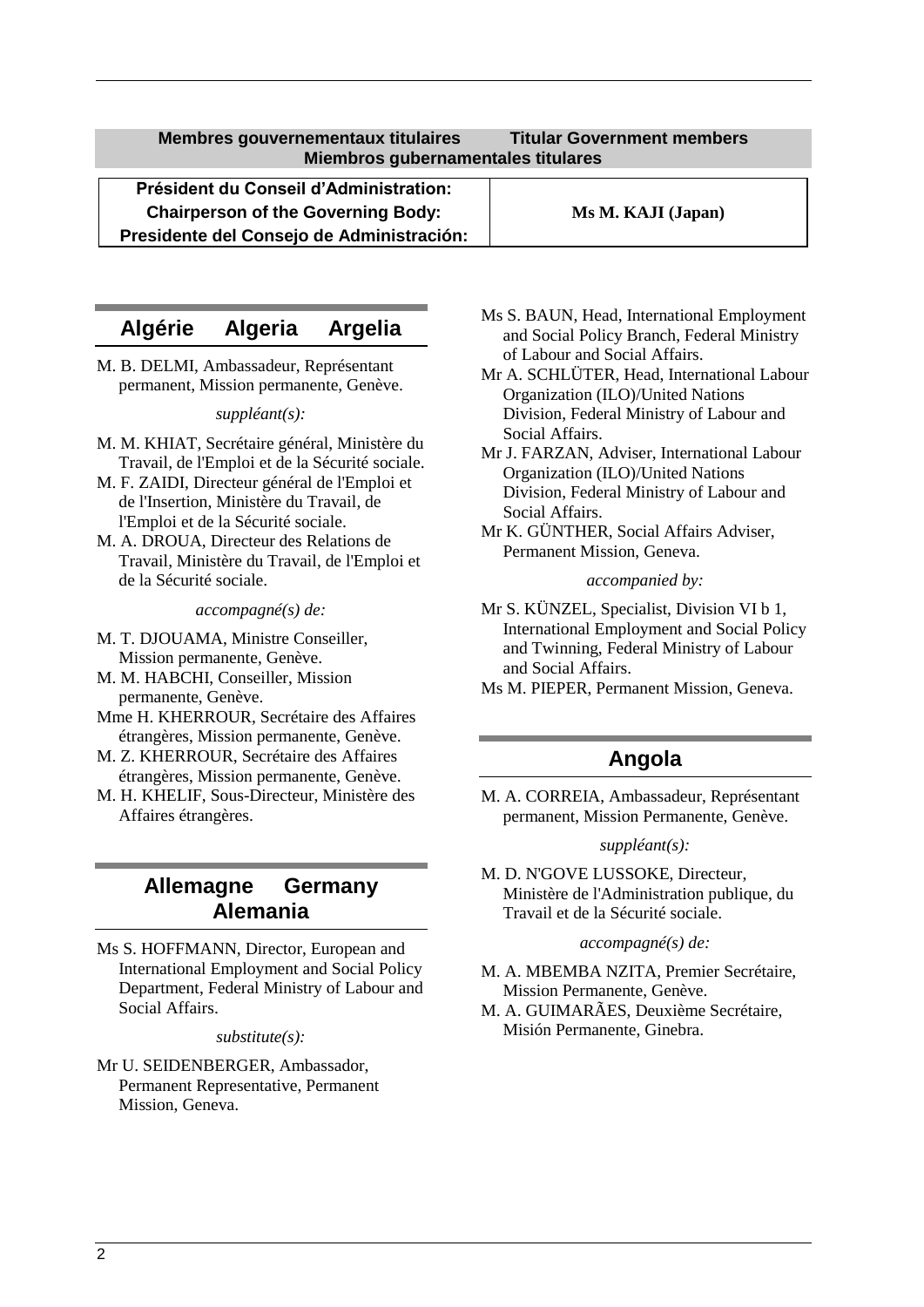### **Argentine Argentina**

Sr. A. D'ALOTTO, Embajador, Representante Permanente, Misión Permanente, Ginebra.

*suplente(s):*

- Sr. E. LEGUIZAMON, Jefe de Gabinete del Ministro de Trabajo, Ministerio de Trabajo, Empleo y Seguridad Social.
- Sr. G. CORRES, Jefe de Departamento de Asuntos Internacionales, Ministerio de Trabajo, Empleo y Seguridad Social.
- Sr. J. TITIRO, Asesor en Relaciones Laborales, Ministerio de Trabajo, Empleo y Seguridad Social.

*acompañado(s) de:*

- Sr. J. MERCADO, Ministro, Misión Permanente, Ginebra.
- Sr. L. ABBENANTE, Secretario de Embajada, Misión Permanente, Ginebra.

### **Brésil Brazil Brasil**

Ms R. CORDEIRO DUNLOP, Ambassador, Permanent Representative, Permanent Mission, Geneva.

*substitute(s):*

Mr M. BARBOSA, Special Advisor to the Minister, Ministry of Labour and Social Security.

*accompanied by:*

Mr P. DALCERO, Minister-Counsellor, Permanent Mission, Geneva.

Ms D. ROCHA MATTOS, Chief of the International Organizations Division, Ministry of Labour and Social Security.

Mr F. FIGUEIREDO DE SOUZA, First Secretary, Permanent Mission, Geneva.

Mr P. GHETTI, Third Secretary, Permanent Mission, Geneva.

## **Bulgarie Bulgaria**

Mr. I. PIPERKOV, Ambassador, Permanent Representative, Permanent Mission, Geneva.

*substitute(s):*

Ms A. DAVIDOVA, Minister Plenipotentiary, Permanent Mission, Geneva.

Mr A. EVTIMOV, Head, Department for International Organizations and International Cooperation, Ministry of Labour and Social Policy.

#### *accompanied by:*

Ms S. PARAPUNOVA, State Expert, Department for International Organizations and International Cooperation, Directorate for European Affairs and International Cooperation, Ministry of Labour and Social Policy.

## **Cambodge Cambodia Camboya**

Mr S. NEY, Ambassador, Permanent Representative, Permanent Mission, Geneva.

*substitute(s):*

Mr C. BOU, Labour Counsellor, Ministry of Labour and Vocational Training.

#### *accompanied by:*

Mr S. YANG, Assistant of Labour Counsellor, Ministry of Labour and Vocational Training.

### **Chine China**

Mr C. FU, Ambassador, Permanent Representative, Permanent Mission, Geneva.

#### *substitute(s):*

Mr Y. LU, Deputy Director-General, Department of International Cooperation, Ministry of Human Resources and Social Security.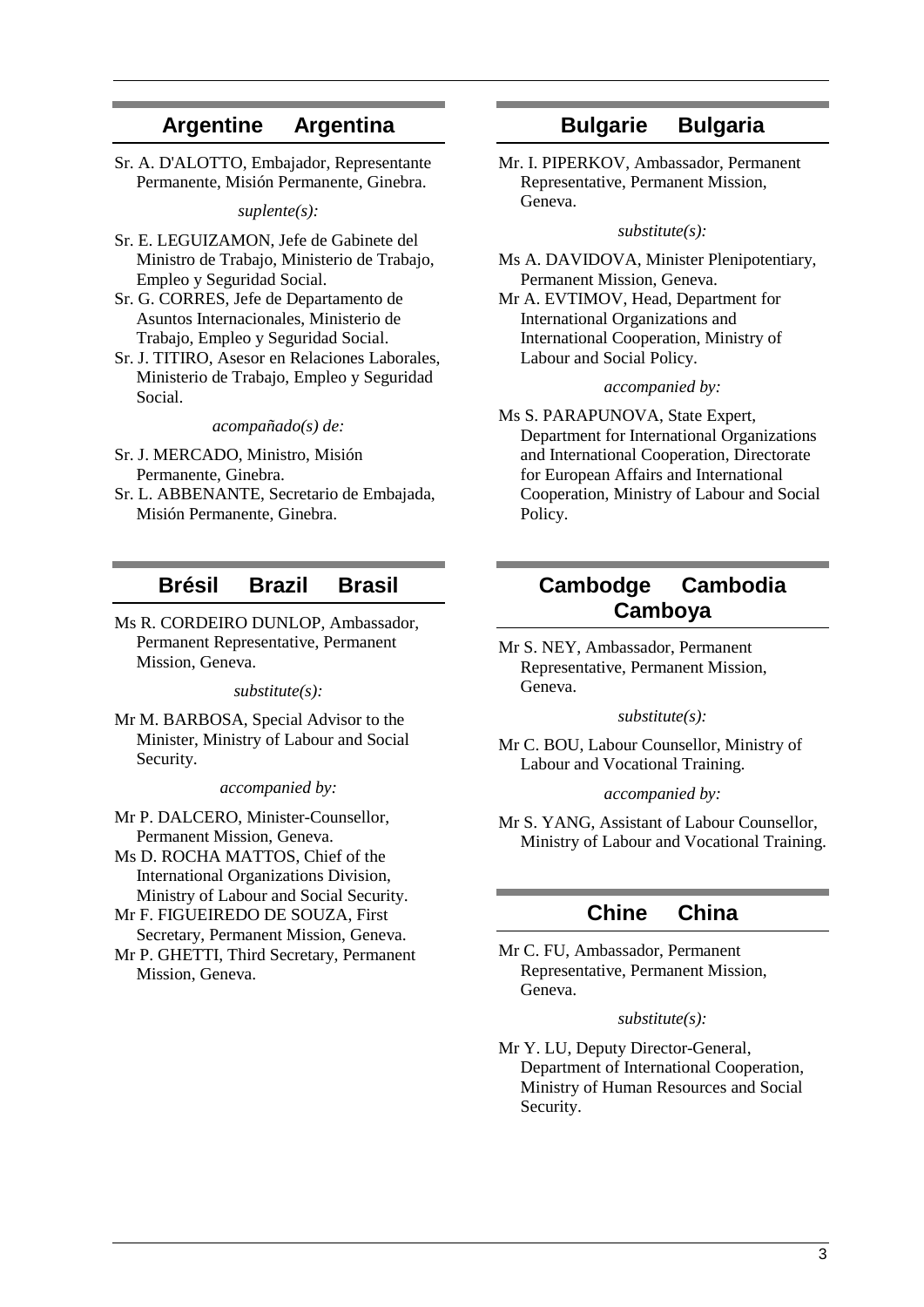Mr X. DAI, Counsellor, Permanent Mission, Geneva.

#### *accompanied by:*

- Mr B. HAO, Director-General, Department of International Cooperation, Ministry of Human Resources and Social Security.
- Mr S. YU, Minister Counsellor, Permanent Mission, Geneva.
- Mr D. DUAN, Counsellor, Permanent Mission, Geneva.
- Mr S. RONG, Director, Department of International Cooperation, Ministry of Human Resources and Social Security.
- Mr F. TIAN, First Secretary, Permanent Mission, Geneva.

## **République de Corée Republic of Korea República de Corea**

Mr K. CHOI, Ambassador, Permanent Representative, Permanent Mission, Geneva.

#### *substitute(s):*

- Mr Y. KIM, Ambassador, Deputy Permanent Representative, Permanent Mission, Geneva.
- Mr J. PARK, Deputy Minister of Planning and Coordination Office, Ministry of Employment and Labour.
- Mr B. KWON, Labour Attaché, Permanent Mission, Geneva.

#### *accompanied by:*

- Mr W. LEE, Director, International Labour Affairs Division, Ministry of Employment and Labour.
- Mr H. CHUNG, Director, International Cooperation Division, Ministry of Employment and Labour.
- Ms S. KWON, Deputy Director, International Labour Affairs Division, Ministry of Employment and Labour.
- Ms E. LEE, Deputy Director, International Cooperation Affairs Division, Ministry of Employment and Labour.
- Mr H. LEE, Assistant Director, International Labour Affairs Division, Ministry of Employment and Labour.

## **Emirats arabes unis United Arab Emirates Emiratos Arabes Unidos**

Mr H. ALSUWAIDI, Assistant Under Secretary for Labour Affairs, Ministry of Labour.

#### *substitute(s):*

- Mr A. ALMARZOOQI, Director, International Relations Office, Ministry of Labour.
- Mr O. ALNUAIMI, Assistant Under Secretary for Policies and Strategies Affairs, Ministry of Labour.
- Mr A. ZALAMI, Adviser to the Minister for International Relations, Ministry of Labour.

#### *accompanied by:*

- Mr O. ALZAABI, Ambassador, Permanent Representative, Permanent Mission, Geneva.
- Mr R. ALSHAMSI, First Secretary, Permanent Mission, Geneva.
- Mr A. FAKHFAKH, Expert in International Organizations, Permanent Mission, Geneva.

## **Etats-Unis United States Estados Unidos**

Mr R. SHEPARD, Director, Office of International Relations, Department of Labor.

#### *substitute(s):*

- Ms P. HAMAMOTO, Ambassador, Permanent Representative, Permanent Mission, Geneva.
- Ms J. BARRETT, International Relations Officer, Office of International Relations, Department of Labor.

#### *accompanied by:*

- Mr T. ALLEGRA, Deputy Permanent Representative, Permanent Mission, Geneva.
- Ms S. FOX, Special Representative for International Labor Affairs, Department of State.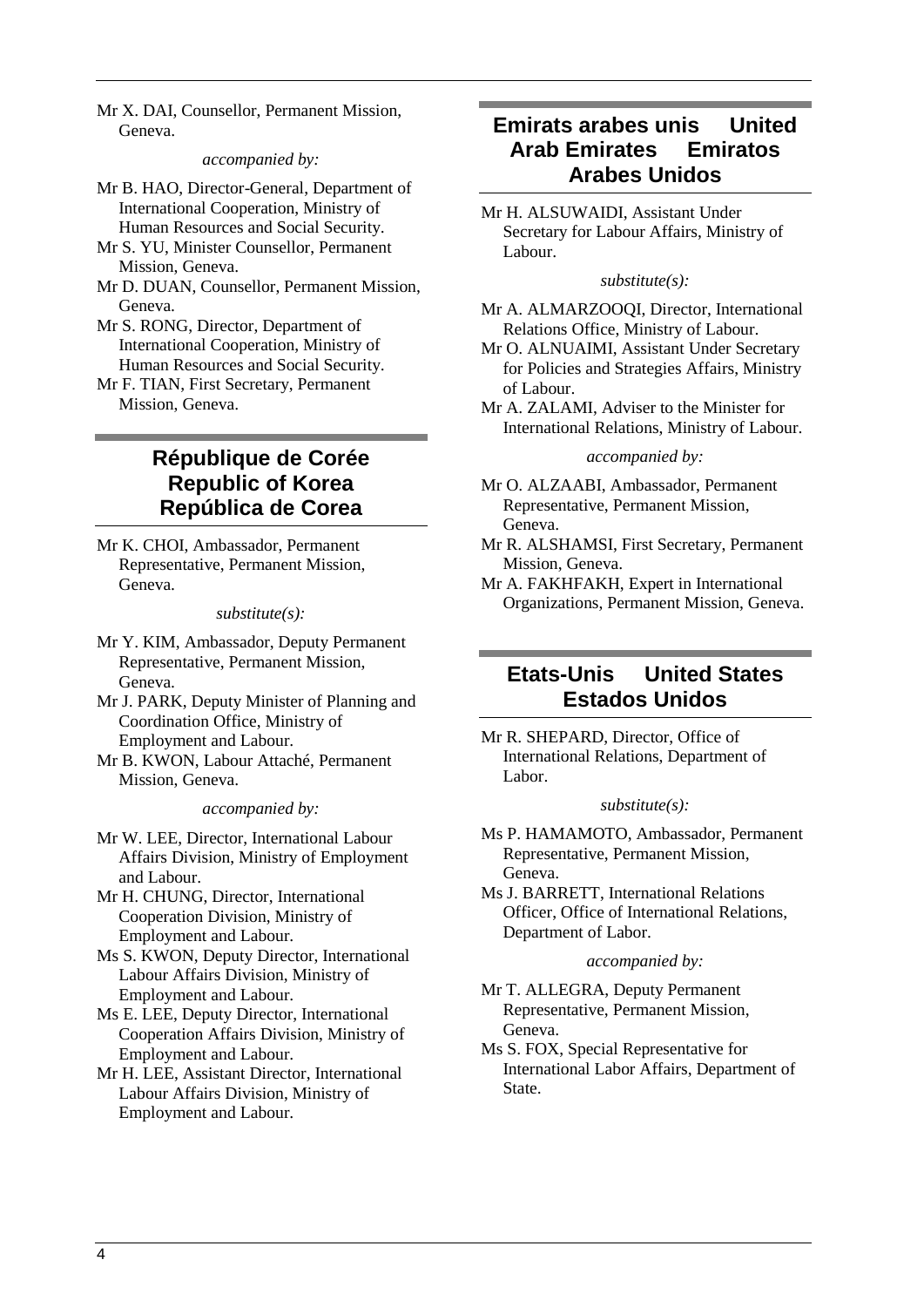Mr G. GARRAMONE, First Secretary, Political and Specialized Agencies, Permanent Mission, Geneva.

Ms J. GOODYEAR, International Relations Officer, Office of International Relations, Department of Labor.

Mr N. KLEIN, International Relations Officer, Office of Economic and Development Affairs, Department of State.

Ms K. MONAHAN, Deputy Director, Office of Economic and Development Affairs, Department of State.

Ms S. MORGAN, Labor Officer, Office of International Labor Affairs, Department of State.

Mr C. QUINTANA, International Relations Officer, Office of Trade and Labor Affairs, Department of Labor.

Mr R. WALLER, Political Counsellor, Political and Specialized Agencies, Permanent Mission, Geneva.

## **France Francia**

M. C. JEANNEROT, Délégué du Gouvernement de la France au Conseil d'administration du BIT.

*suppléant(s):*

Mme E. LAURIN, Ambassadeur, Représentant permanent, Mission permanente, Genève.

*accompagné(s) de:*

Mme N. NIKITENKO, Déléguée aux Affaires européennes et internationales, Ministère du Travail, de l'Emploi, de la Formation professionnelle et du Dialogue social.

M. T. WAGNER, Représentant permanent adjoint, Mission permanente, Genève.

Mme M. BAUDURET, Chef du Bureau international Travail, Emploi, Affaires sociales, Droits de l'Homme, Délégation aux Affaires européennes et internationales, Ministère du Travail, de l'Emploi, de la Formation professionnelle et du Dialogue social.

Mme S. PERON, Conseillère pour les Questions budgétaires, Mission permanente, Genève.

Mme A. CHOPARD, Chargée de mission auprès du Délégué du Gouvernement de la France.

- M. P. ROZET, Conseiller pour les Affaires sociales, Mission permanente, Genève.
- M. Y. CRIADO, Chargé de mission, Délégation aux Affaires européennes et internationales, Ministère du Travail, de l'Emploi, de la Formation professionnelle et du Dialogue social.
- M. C. HERVE, Chargé de mission, Organisations économiques, numérique, gouvernance de l'internet, diplomatie économique et attractivité du territoire français pour les organisations internationales, Ministère des Affaires étrangères et du Développement international.

Mme M. OLSZAK, Conseillère pour les Affaires humanitaires, Mission permanente, Genève.

- Mme C. GAULIN, Attachée pour les Affaires humanitaires, Mission permanente, Genève.
- Mme M. JACQUOT, Mission permanente, Genève.

## **Ghana**

Mr S. EDDICO, Ambassador, Permanent Representative, Permanent Mission, Geneva.

*substitute(s):*

- Mr A. MOHAMMED, Deputy Minister, Ministry of Employment and Labour Relations.
- Mr E. APPREKU, Deputy Ambassador and Permanent Representative, Permanent Mission, Geneva.
- Mr S. ATTAKUMAH, Chief Director, Ministry of Employment and Labour Relations.
- Ms E. OFORI-AGYEMANG, Director, Policy Planning and Evaluation Division, Ministry of Employment and Labour Relations.

#### *accompanied by:*

Mr E. NARH-KORTELEY, Acting Chief Labour Officer, Ministry of Employment and Labour Relations.

- Mr K. BEECHAM, Chief Executive Officer for Youth Employment Agency.
- Mr S. JABANYITE, Board Chairman for Youth Employment Agency.
- Mr A. MOHAMMED, Chief Executive Officer for National Youth Authority.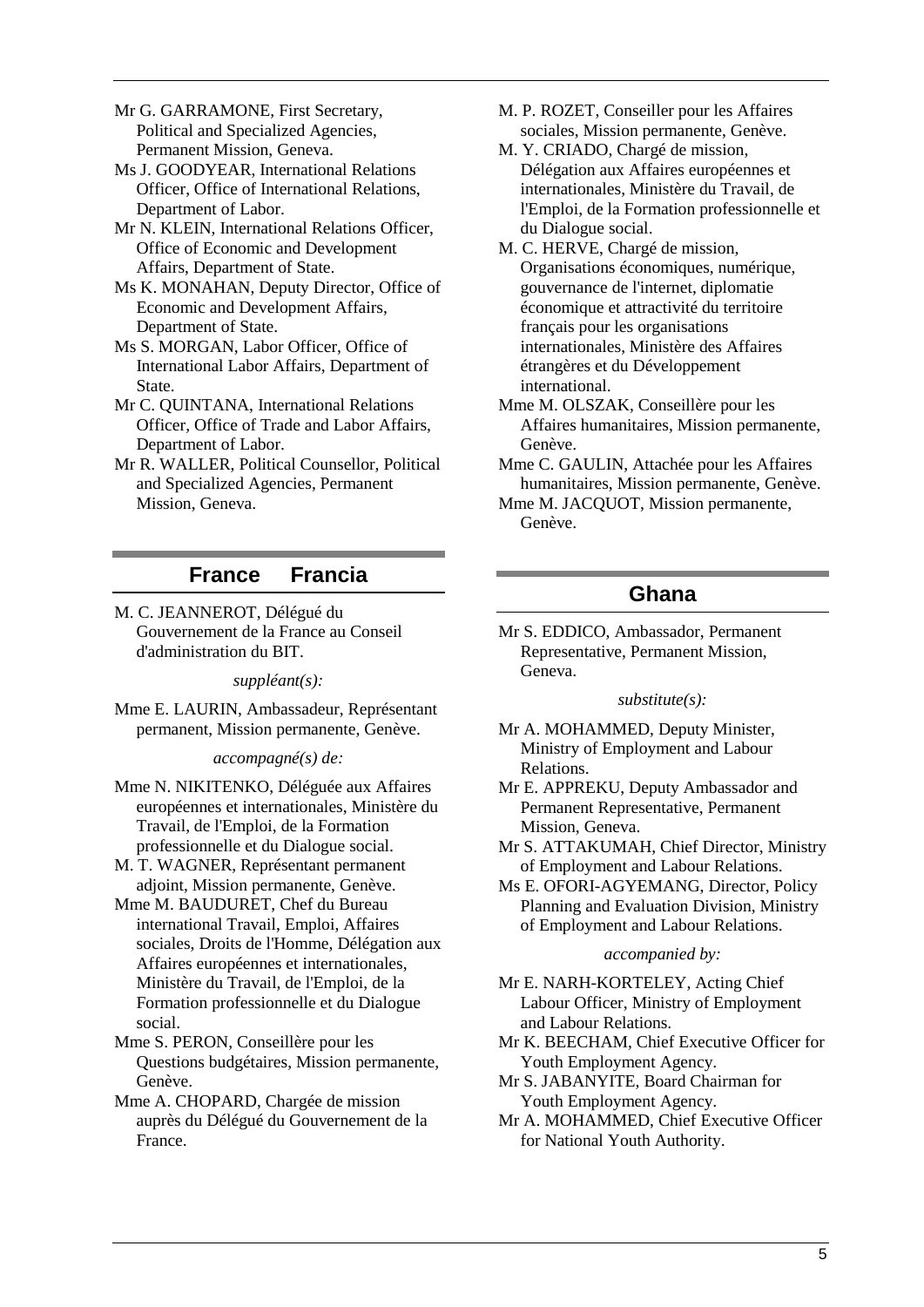Mr J. OFOSU-APPIAH, Minister Counsellor, Permanent Mission, Geneva. Mr G. SMITH-GRAHAM, Chief Executive

Officer, Fair Wages and Salaries Commission.

### **Inde India**

Mr A. KUMAR, Ambassador and Permanent Representative, Permanent Mission, Geneva.

#### *substitute(s):*

Mr S. AGGARVAL, Secretary, Ministry of Labour and Employment.

Mr M. GUPTA, Joint Secretary, Ministry of Labour and Employment.

*accompanied by:*

Mr B.N. REDDY, Deputy Permanent Representative, Permanent Mission, Geneva.

Mr A. RAI, Counsellor, Permanent Mission, Geneva.

Ms A. BAPAT, Director, Ministry of Labour and Employment.

- Mr E. REDDY, First Secretary, Permanent Mission, Geneva.
- Mr H. KHARBANDA, Attaché, Permanent Mission, Geneva.

## **République islamique d'Iran Islamic Republic of Iran República Islámica del Irán**

Mr M. HOSSEINI, Acting Minister for International Affairs.

#### *substitute(s):*

Mr M. VAGHFI, Director-General for International Affairs, Department of International Affairs, Ministry of Cooperatives, Labour and Social Welfare. Mr R. BEHZAD, Labour Counsellor,

Permanent Mission, Geneva.

#### *accompanied by:*

Mr M. ABADI, First Secretary, Permanent Mission, Geneva.

Ms M. SOLTANI, Senior Expert, Department of International Affairs, Ministry of Cooperatives, Labour and Social Welfare.

Ms F. ABYAR, Senior Expert, Department of International Affairs, Ministry of Cooperatives, Labour and Social Welfare.

### **Italie Italy Italia**

M. M. SERRA, Ambassadeur, Représentant permanent, Mission permanente, Genève.

#### *suppléant(s):*

- M. A. BERTONI, Ministre Conseiller, Mission permanente, Genève.
- M. G. MARINI, Conseiller, Mission permanente, Genève.
- Mme R. MARGIOTTA, Directrice du Bureau des Relations internationales, Direction générale pour la Tutelle des Conditions de Travail, Ministère du Travail et des Politiques sociales.

#### *accompagné(s) de:*

Mme L. MARRAMA, Mission permanente, Genève.

Mme M. GOBBO, Mission permanente, Genève.

### **Japon Japan Japón**

Mr T. KATSUDA, Assistant Minister for International Affairs, Ministry of Health, Labour and Welfare.

#### *substitute(s):*

- Mr J. IHARA, Ambassador Extraordinary and Plenipotentiary, Permanent Representative, Permanent Mission, Geneva.
- Ms M. KAJI, Ambassador, Deputy Permanent Representative, Chair of the ILO Governing Body, Permanent Mission, Geneva.
- Mr K. NAGOAKA, Minister, Permanent Mission, Geneva.
- Mr M. HIRASHIMA, Counsellor, Permanent Mission, Geneva.

#### *accompanied by:*

- Mr T. TERAMOTO, Adviser, International Affairs Division, Ministry of Health, Labour and Welfare.
- Mr Y. JURI, Counsellor, Permanent Mission, Geneva.
- Mr M. TADA, Counsellor, Permanent Mission, Geneva.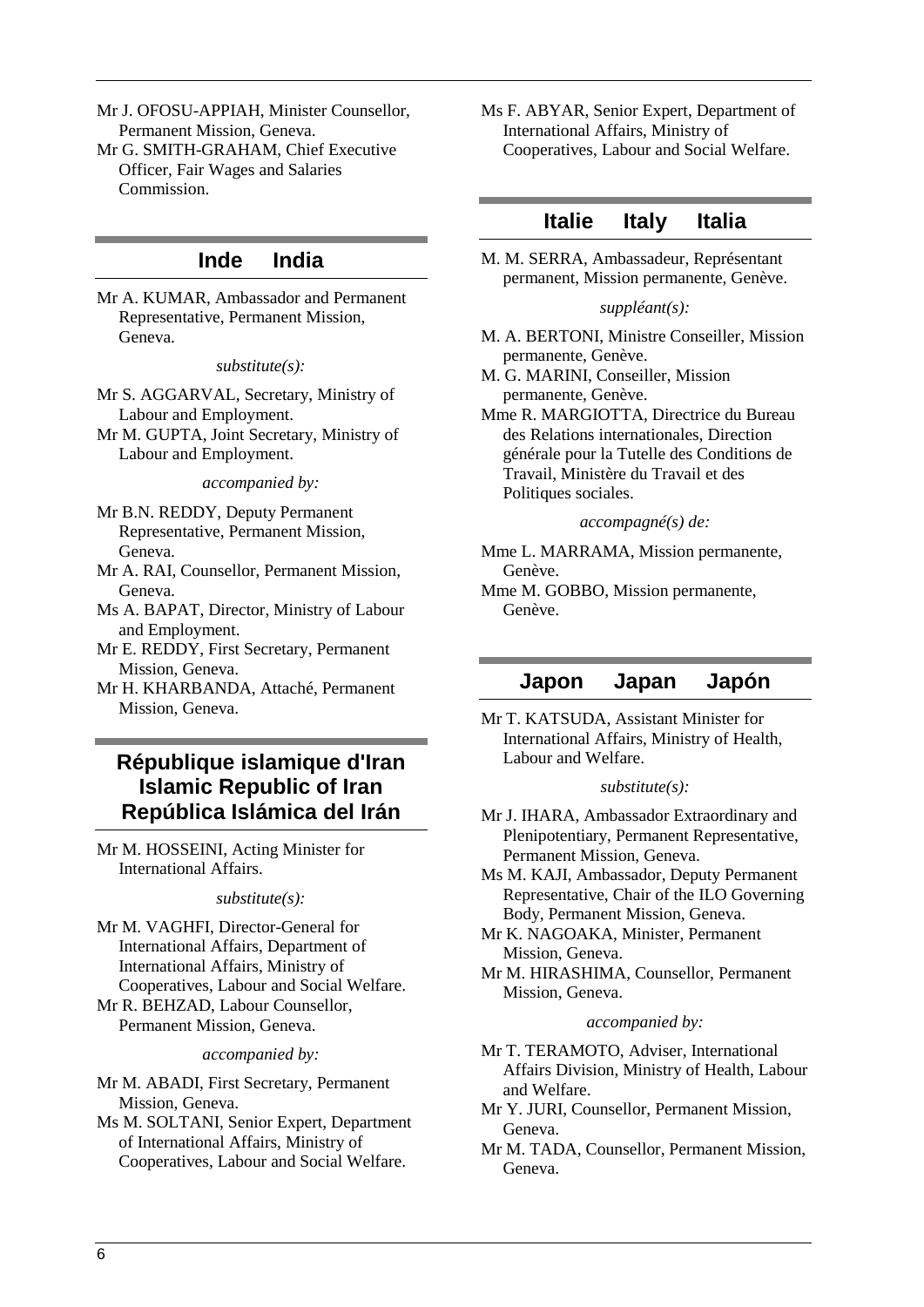- Mr Y. ISHIDA, First Secretary, Permanent Mission, Geneva.
- Mr H. SUMINO, First Secretary, Permanent Mission, Geneva.
- Mr S. SUDO, Deputy Director, International Affairs Division, Ministry of Health, Labour and Welfare.
- Ms R. OUCHI, Section Chief, International Affairs Division, Ministry of Health, Labour and Welfare.
- Mr T. ANDO, Section Chief, International Affairs Division, Minister's Secretariat, Ministry of Health, Labour and Welfare.
- Ms M. NAGATA, Official, International Affairs Division, Ministry of Health, Labour and Welfare.

## **Kenya**

Ms P. KANDIE, Cabinet Secretary, Ministry of Labour, Social Security and Services.

#### *substitute(s):*

- Mr K. KASSACHOON, Principal Secretary, Ministry of Labour, Social Security and Services.
- Dr S. NYAMBARI, Labour Commissioner, Ministry of Labour, Social Security and Services.
- Mr S. KARAU, Ambassador, Permanent Representative, Permanent Mission, Geneva.
- Mr A. KIHURANI, Ambassador, Deputy Permanent Representative, Permanent Mission, Geneva.

#### *accompanied by:*

- Mr J. MWANZIA, Assistant Labour Commissioner, International Labour Affairs and Social Security, Ministry of Labour, Social Security and Services.
- Mr J. BARSITO KAPLICH, Deputy Director, Public Communication, Ministry of Labour, Social Security and Services.
- Ms E. CHEMIRMIR, Personal Assistant to the Cabinet Secretary, Ministry of Labour, Social Security and Services.
- Ms E. ONUKO, Minister Counsellor (Labour), Permanent Mission, Geneva.

### **Mexique Mexico México**

Sr. J. LOMÓNACO, Embajador, Representante Permanente, Misión Permanente, Ginebra.

#### *suplente(s):*

- Sr. R. HEREDIA, Embajador, Representante Permanente Alterno, Misión Permanente, Ginebra.
- Sr. L. MORALES VÉLEZ, Ministro de Asuntos Laborales en Europa, Misión Permanente, Ginebra.
- Sra. B. HERNÁNDEZ NARVÁEZ, Primera Secretaria, Misión Permanente, Ginebra.
- Sr. S. REYES CASTRO, Primer Secretario, Misión Permanente, Ginebra.

#### *acompañado(s) de:*

- Sr. A. BONILLA GARCIA, Asesor Especialista en Seguridad Social, Secretaría del Trabajo y Previsión Social.
- Sra. V. CUEVAS TREJO, Asesora, Misión Permanente, Ginebra.

### **Panama Panamá**

Sra. Z. SANTAMARÍA, Viceministra de Trabajo y Desarrollo Laboral.

#### *suplente(s):*

- Sr. R. NÚÑEZ, Jefe de la Oficina de Cooperación Técnica Internacional, Ministerio de Trabajo y Desarrollo Laboral.
- Sr. C. GÓMEZ RUILOBA, Embajador, Representante Permanente Adjunto, Misión Permanente, Ginebra.
- Sr. A. MENDOZA GANTES, Asesor de la Viceministra de Asuntos Multilaterales y Cooperación, Ministerio de Relaciones Exteriores.

#### *acompañado(s) de:*

- Sra. V. VIGIL, Subjefa de la Oficina de Cooperación Técnica Internacional, Ministerio de Trabajo y Desarrollo Laboral.
- Sra. M. ATENCIO, Secretaria Ejecutiva de la Viceministra de Trabajo y Desarrollo Laboral, Ministerio de Trabajo y Desarrollo Laboral.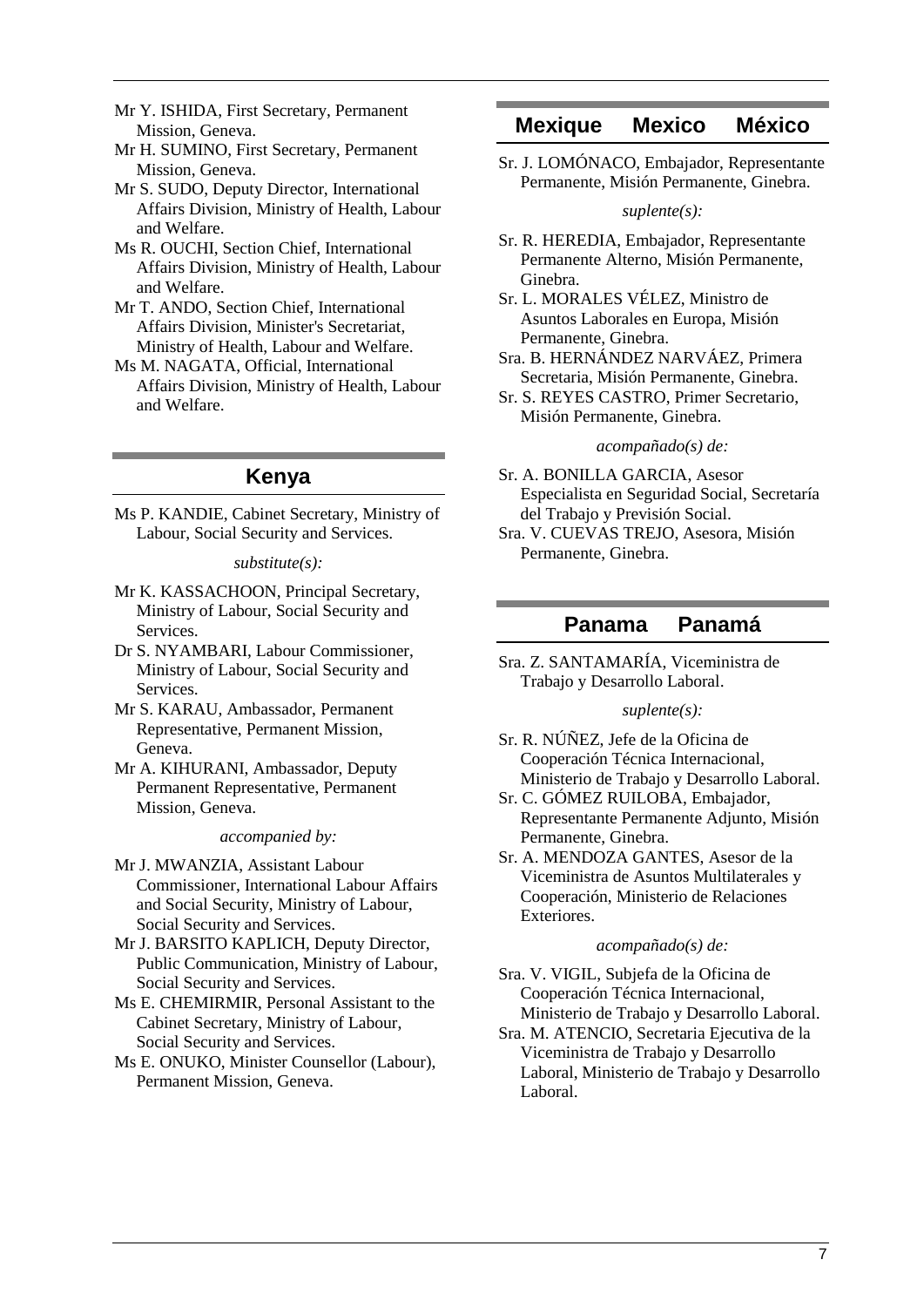## **Roumanie Romania Rumania**

Ms C. DUMITRIU, Senior Counsellor, Direction of External Relations, Ministry of Labour, Family and Social Protection.

*substitute(s):*

Mr F. TUDORIE, Minister Plenipotentiary, Permanent Mission, Geneva.

*accompanied by:*

Mr A. VIERITA, Ambassador, Permanent Representative, Permanent Mission, Geneva.

## **Royaume-Uni United Kingdom Reino Unido**

Mr M. FITCHES, EU and International Affairs Division, Department for Work and Pensions.

*substitute(s):*

- Mr R. POURESHAGH, EU and International Affairs Division, Department for Work and Pensions.
- Mr N. JOHNSTONE, Deputy Director, EU and International Affairs Division, Department for Work and Pensions.
- Mr J. KENNEDY, EU and International Affairs Division, Department for Work and Pensions.

*accompanied by:*

Ms N. NOBLE, Deputy Head, Specialised Agencies Team, Permanent Mission, Geneva.

Ms I. SCOTT, Specialised Agencies Team, Permanent Mission, Geneva.

- Mr J. BRAITHWAITE, Ambassador, Permanent Representative, Permanent Mission, Geneva.
- Mr M. MATTHEWS, Deputy Permanent Representative, Permanent Mission, Geneva.

Ms A. COLE, Specialised Agencies Team, Permanent Mission, Geneva. Ms D. GOULDING, Specialised Agencies Team, Permanent Mission, Geneva.

## **Fédération de Russie Russian Federation Federación de Rusia**

Ms L. ELTSOVA, Deputy Minister of Labour and Social Protection, Representative of the Government of the Russian Federation to the Governing Body, Ministry of Labour and Social Protection.

#### *substitute(s):*

- Mr A. CHERKASOV, Deputy Minister of Labour and Social Protection, Ministry of Labour and Social Protection.
- Mr A. NIKIFOROV, Deputy Permanent Representative, Permanent Mission, Geneva.
- Ms S. PRIVEZENCEVA, Director of the Financial Department, Ministry of Labour and Social Protection.

*accompanied by:*

Mr S. GORBARETS, Deputy Director, Department of Wage, Labour Relationship and Social Partnership, Ministry of Labour and Social Protection.

Mr G. GUBAREV, Deputy Director, Department of Employment, Ministry of Labour and Social Protection.

- Mr A. PREOBRAZHENSKY, Deputy Head of Division, Legal and International Activity Department, Ministry of Labour and Social Protection.
- Ms N. ORESHENKOVA, Senior Counsellor, Permanent Mission, Geneva.
- Mr S. DIYACHENKO, Counsellor, Permanent Mission, Geneva.

Mr A. KUCHKOV, Second Secretary, Permanent Mission, Geneva.

- Mr S. STEPAKOV, Senior Counsellor, Legal and International Activity Department, Ministry of Labour and Social Protection.
- Mr A. BOGATYREV, Third Secretary, Permanent Mission, Geneva.
- Mr I. ZEMLIANSKIY, Consultant, legal and International Activity Department, Ministry of Labour and Social Protection.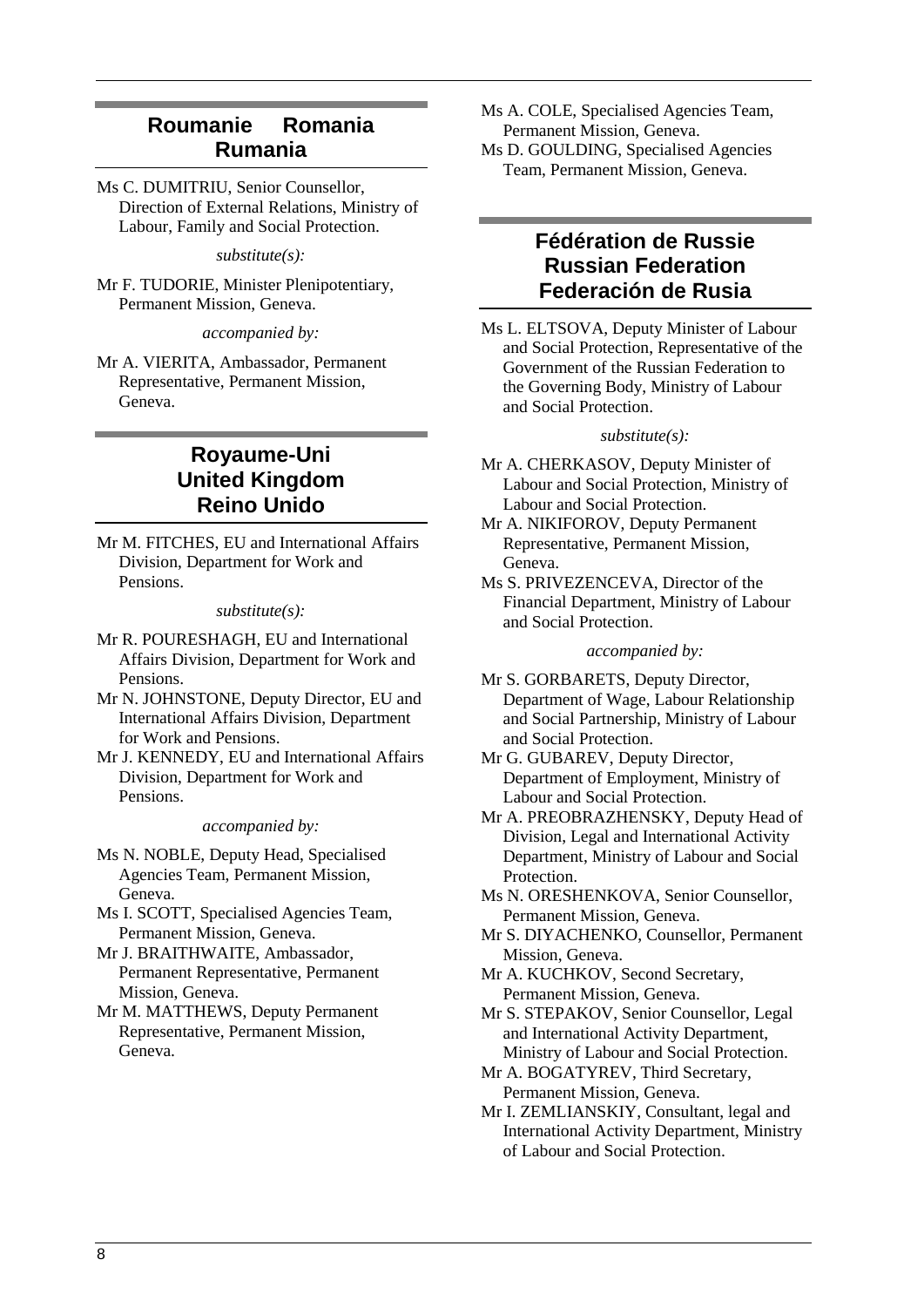## **Soudan Sudan Sudán**

Mr A. NIHAR, Minister of Labour and Administrative Reform.

*substitute(s):*

Mr K. SALIH, Ambassador, Chargé d'Affaires a.i., Permanent Mission, Geneva. Mr F. ALI, Ministry of Labour and Administrative Reform.

*accompanied by:*

Ms T. FARAH ELHAG, Director-General, International Relations, Ministry of Labour and Administrative Reform.

Mr A. DAOUD, Counsellor, Permanent Mission, Geneva.

Mr M. AGEED ALI, Ministry of Labour and Administrative Reform.

Mr N. DRESA, Ministry of Labour and Administrative Reform.

Mr A. ARZON.

## **Trinité-et-Tobago Trinidad and Tobago Trinidad y Tabago**

Ms M. RAMPERSAD, Head, International Affairs Unit, Ministry of Labour and Small and Micro Enterprise Development.

*substitute(s):*

Ms A. ALI-RODRIGUEZ, Chargé d'Affaires a.i., Permanent Mission, Geneva.

*accompanied by:*

Ms M. FONROSE, Second Secretary, Permanent Mission, Geneva.

### **Turquie Turkey Turquía**

Mr E. BATUR, Deputy Under Secretary, Ministry of Labour and Social Security.

*substitute(s):*

Mr Ö. KURAL, Counsellor, Permanent Mission, Geneva.

Mr M. CARIKCI, Ambassador, Permanent Representative, Permanent Mission, Geneva.

*accompanied by:*

Mr N. KODAL, Expert, Ministry of Labour and Social Security.

Mr F. ACAR, Expert, Permanent Mission, Geneva.

## **Venezuela (Rép. bolivarienne du) Venezuela (Bolivarian Rep. of) Venezuela (Rep. bolivariana de)**

Sr. J. RIVERO, Viceministro para el Sistema Integrado de Inspección Laboral y de la Seguridad Social.

*suplente(s):*

Sr. J. VALERO BRICEÑO, Embajador, Representante Permanente, Misión Permanente, Ginebra.

Sra. R. SÁNCHEZ, Embajadora, Representante Permanente Adjunta, Misión Permanente, Ginebra.

#### *acompañado(s) de:*

Sr. C. FLORES, Consejero Laboral, Misión Permanente, Ginebra.

Sra. G. AGUIRRE, Directora de Relaciones Internacionales, Ministerio del Poder Popular para el Proceso Social Trabajo.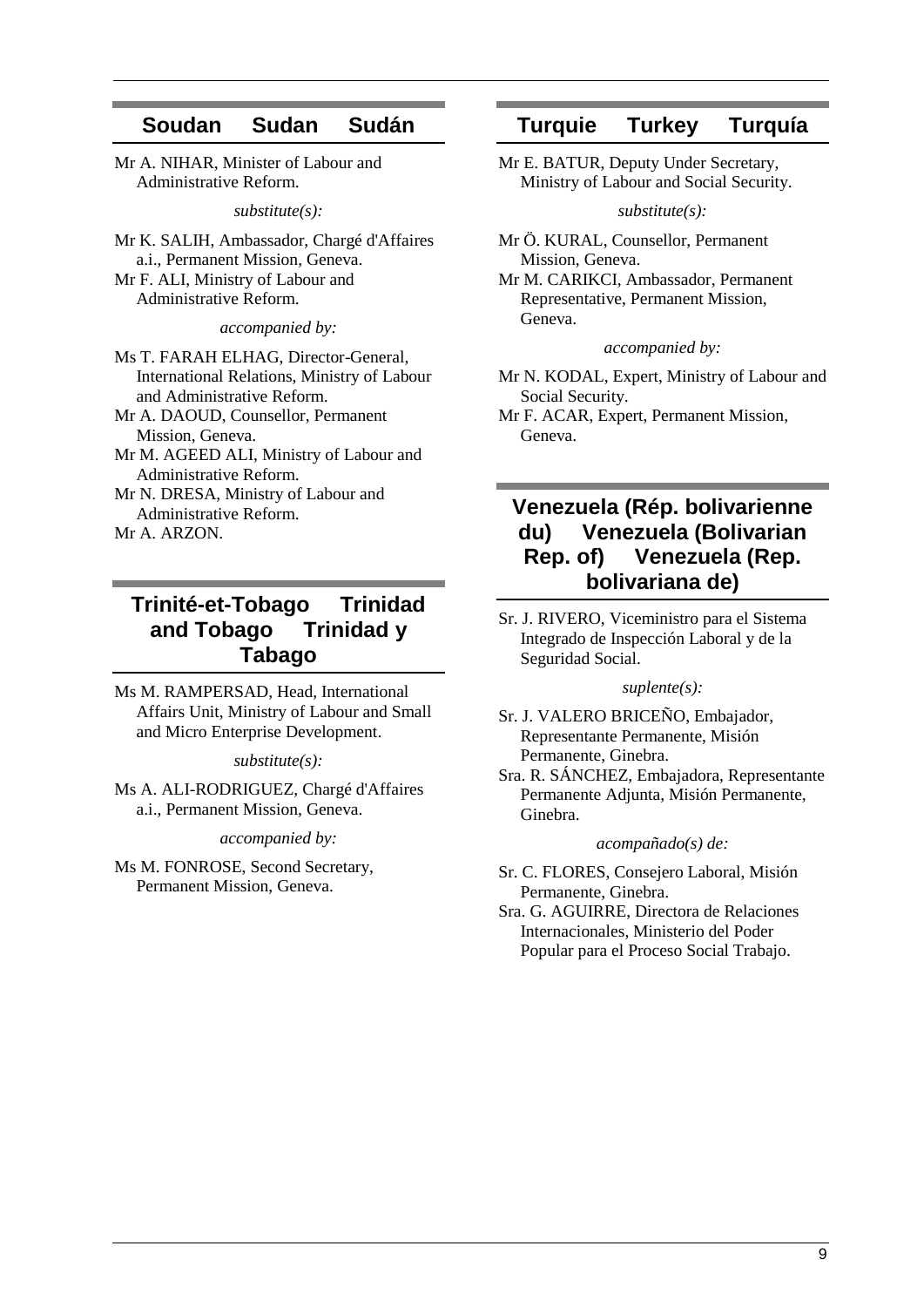### **Zimbabwe**

Ms P. MUPFUMIRA, Minister of Public Service, Labour and Social Welfare.

*substitute(s):*

- Mr N. MASOKA, Permanent Secretary for Public Service, Labour and Social Welfare, Ministry of Public Service, Labour and Social Welfare.
- Mr T. MUSHAYAVANHU, Ambassador, Permanent Representative, Permanent Mission, Geneva.

*accompanied by:*

Mr C. VUSANI, Director, Labour Administration, Ministry of Public Service, Labour and Social Welfare.

- Mr L. NGORIMA, Chief Labour Officer, Ministry of Public Service, Labour and Social Welfare.
- Mr S. KADZIMA, Principal Labour Officer, Ministry of Public Service, Labour and Social Welfare.
- Mr S. DHLIWAYO, Personal Assistant to the Minister, Ministry of Public Service, Labour and Social Welfare.
- Mr P. CHIGIJI, Minister Counsellor, Permanent Mission, Geneva.

Ms N. NDONGWE, Counsellor, Permanent Mission, Geneva.

Mr P. MUDYAWABIKWA, Minister Counsellor, Permanent Mission, Geneva.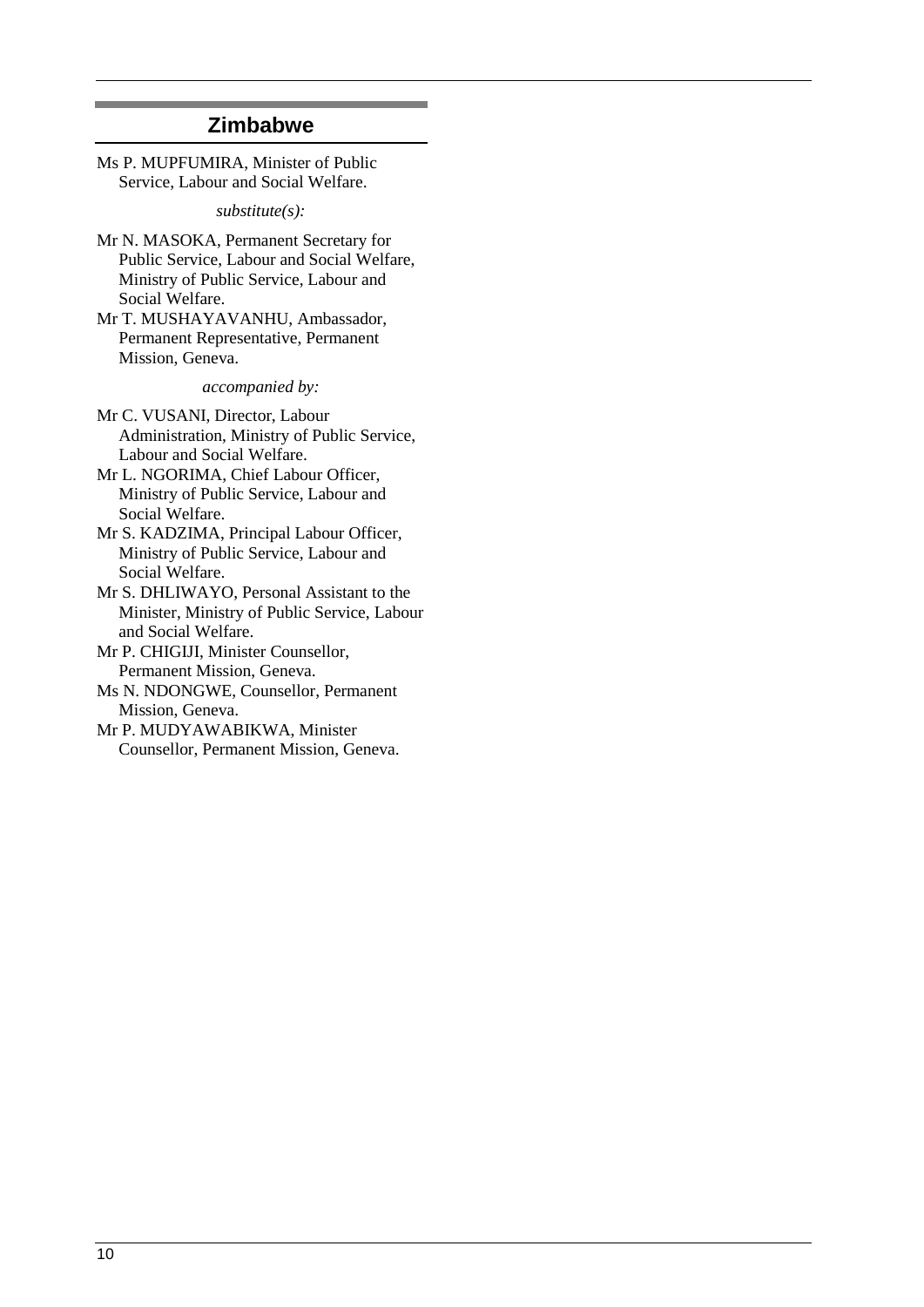#### <span id="page-10-0"></span>**Membres gouvernementaux adjoints Deputy Government members Miembros gubernamentales adjuntos**

### **Albanie Albania**

Ms F. KODRA, Ambassador, Permanent Representative, Permanent Mission, Geneva.

*substitute(s):*

Mr B. SALA, Adviser to the Minister, Ministry of Social Welfare and Youth.

*accompanied by:*

- Ms B. ZOTO, Counsellor, Permanent Mission, Geneva.
- Ms D. XHIXHO, Second Secretary, Permanent Mission, Geneva.
- Mr H. GOGA, Minister Counsellor, Permanent Mission, Geneva.
- Mr F. DEMNERI, First Secretary, Permanent Mission, Geneva.

### **Australie Australia**

Ms J. PITT, Minister Counsellor (Employment), Department of Employment.

*substitute(s):*

Ms M. KIDD, Group Manager, People and Communication Group, Department of Employment.

Ms K. LETTS, Director, International Labour Team, Participation and International Labour Branch, Department of Employment.

Ms R. DUNCAN, Assistant Director. International Labour Team, Participation and International Labour Branch, Department of Employment.

Mr J. QUINN, Ambassador, Permanent Representative, Permanent Mission, Geneva.

*accompanied by:*

Ms S. MHAR, Assistant to the Minister Counsellor (Employment).

Ms T. BENNETT, Deputy Permanent Representative, Permanent Mission, Geneva.

- Ms G. ALBLAS, First Secretary, Permanent Mission, Geneva.
- Mr G. BOWAN, Adviser, Permanent Mission, Geneva.
- Ms S. O'DONNELL, Executive Officer (Migration), Permanent Mission, Geneva.
- Ms R. NANAYAKKARA, Acting Minister Counsellor (Immigration), Permanent Mission, Geneva.

### **Bahreïn Bahrain Bahrein**

Mr Y. BUCHEERI, Ambassador, Permanent Representative, Permanent Mission, Geneva.

*substitute(s):*

Mr F. ABDULLA, Director for Public and International Relations, Ministry of Labour.

*accompanied by:*

- Mr F. ALBAKER, First Secretary, Permanent Mission, Geneva.
- Ms N. ALMANSOORI, Secretary, Permanent Mission, Geneva.

## **Bangladesh**

Mr M. HAQUE, Honourable State Minister, Ministry of Labour and Employment.

#### *substitute(s):*

Mr M. SHIPAR, Secretary, Ministry of Labour and Employment.

Mr M. AHSAN, Ambassador, Permanent Representative, Permanent Mission, Geneva.

#### *accompanied by:*

Mr K. HOSSAIN, Joint Secretary, Ministry of Labour and Employment.

Mr A. BANIK, Deputy Secretary and PS to Honorable State Minister, Ministry of Labour and Employment.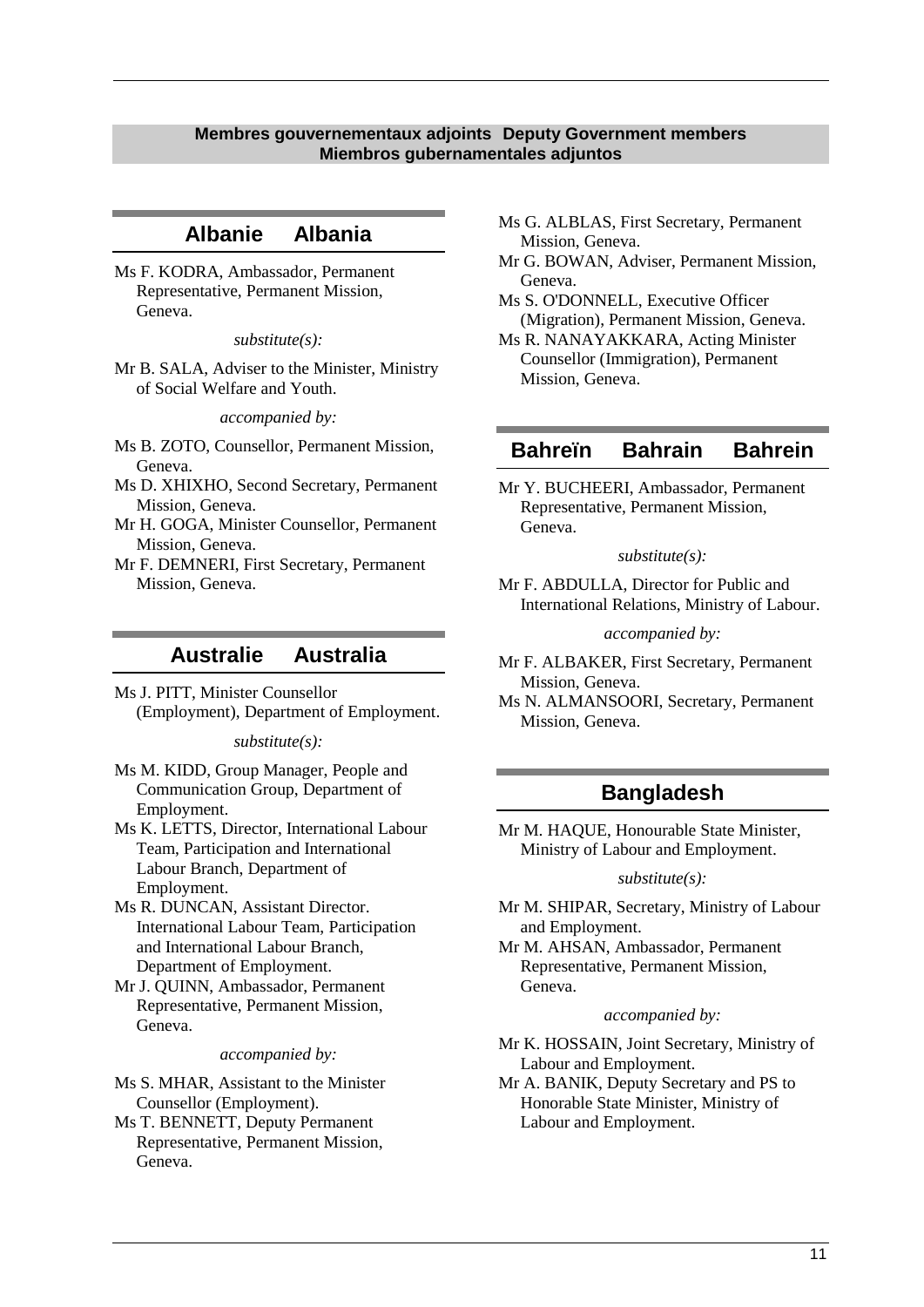- Mr S. SALEHIN, Counsellor, Permanent Mission, Geneva.
- Mr M. KABIR, Senior Assistant Chief (Labour), Ministry of Labour and Employment.

## **Belgique Belgium Bélgica**

M. B. DE CROMBRUGGHE DE PICQUENDAELE, Ambassadeur, Représentant permanent, Mission permanente, Genève.

#### *suppléant(s):*

Mme T. BOUTSEN, Conseillère générale, Division des Affaires internationales, Service public fédéral Emploi, Travail et Concertation sociale.

*accompagné(s) de:*

- M. S. THIJS, Conseiller, Mission permanente, Genève.
- M. H. MONCEAU, Haut Représentant de la Wallonie et de la Fédération Wallonie-Bruxelles pour les Droits de l'Homme, la Société de l'Information et l'Economie numérique à Genève.
- M. K. DIERCKX, Conseiller, Représentant du Gouvernement flamand à Genève.
- Mme S. KEPPENS, Attachée, Direction générale de la Coopération au Développement, Service public fédéral Affaires étrangères, Commerce extérieur et Coopération au développement.
- Mme A. MONCAREY, Attachée, Délégation Wallonnie-Bruxelles à Genève.

## **Botswana**

Mr C. MOJAFI, Deputy Permanent Secretary, Ministry of Labour and Home Affairs.

#### *substitute(s):*

Mr M. PALAI, Ambassador, Permanent Representative, Permanent Mission, Geneva.

#### *accompanied by:*

- Mr T. RATSHOSA, Principal Industrial Relations Officer, Ministry of Labour and Home Affairs.
- Ms S. SEEMULE, Labour Attaché, Permanent Mission, Geneva.

## **Brunéi Darussalam Brunei Darussalam**

Mr M. AIANI, Assistant Commissioner of Labour, Department of Labour, Ministry of Home Affairs.

*substitute(s):*

Mr P. PG KAMIS, Assistant Commissioner of Labour, Department of Labour, Ministry of Home Affairs.

## **Burkina Faso**

M. P. SAWADOGO, Ministre de la Fonction publique, du Travail et de la Sécurité sociale, Ministère de la Fonction publique, du Travail et de la Sécurité sociale.

#### *suppléant(s):*

- Mme E. ILBOUDO, Ambassadeur, Représentant permanent adjoint, Chargée d'Affaires a.i., Mission permanente, Genève.
- M. T. NONGUIERMA, Directeur général du Travail, Ministère de la Fonction publique, du Travail et de la Sécurité sociale.
- M. W. SAWADOGO, Directeur des Relations et Normes internationales du Travail, Ministère de la Fonction publique, du Travail et de la Sécurité sociale.

#### *accompagné(s) de:*

- M. A. OUEDRAOGO, Deuxième Conseiller, Mission permanente, Genève.
- M. Y. DABIRE, Deuxième Secrétaire, Mission permanente, Genève.
- M. F. OUEDRAOGO, Attaché, Mission permanente, Genève.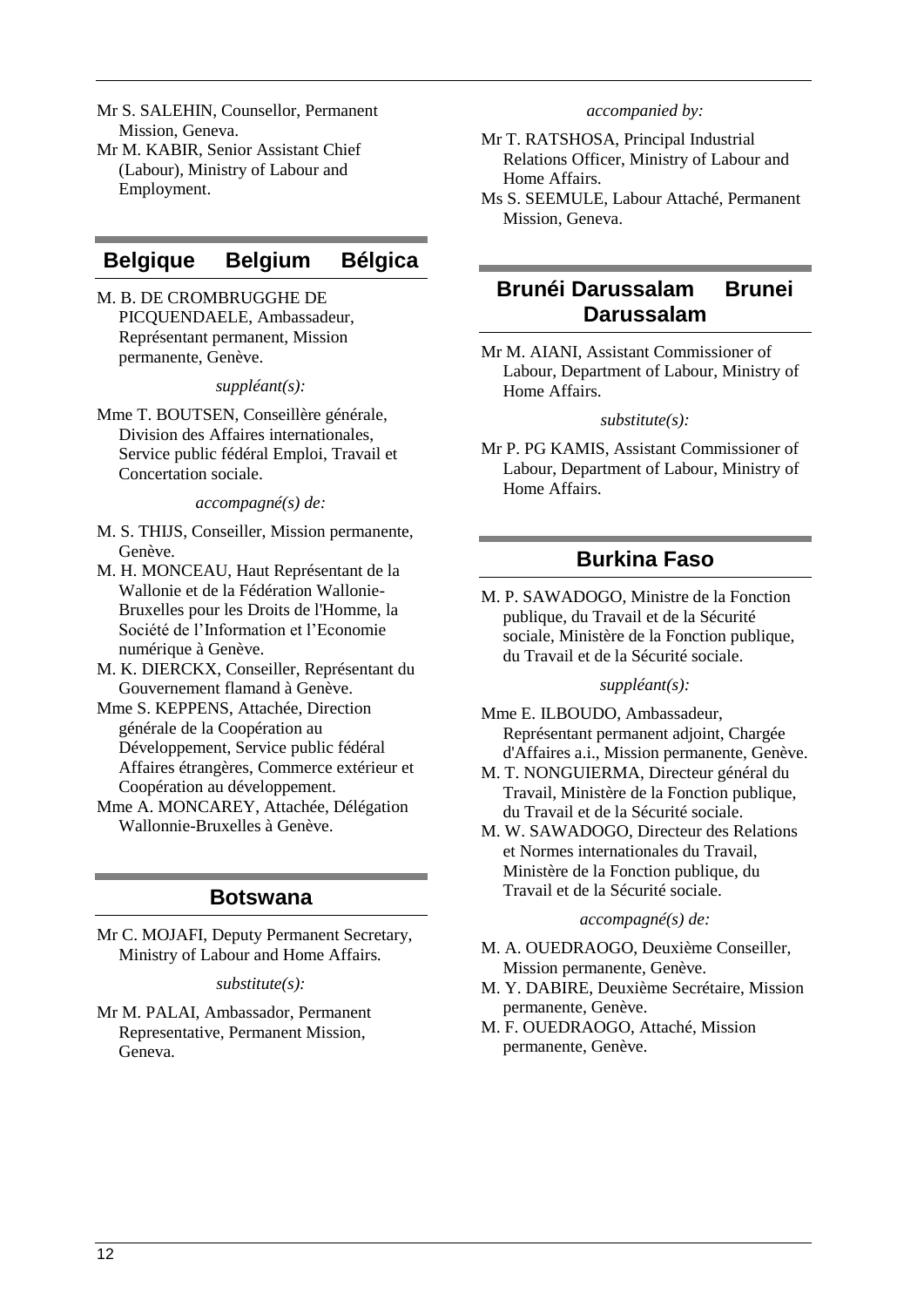### **Canada Canadá**

Mr A. GILES, Assistant Deputy Minister, Policy, Dispute Resolution and International Affairs, Labour Program, Employment and Social Development Canada.

*substitute(s):*

- Ms R. MCCARNEY, Ambassador, Permanent Representative, Permanent Mission, Geneva.
- Ms K. SANTOS-PEDRO, Director, Multilateral Labour Affairs, Employment and Social Development Canada.
- Ms C. GODIN, Deputy Permanent Representative, Permanent Mission, Geneva.

*accompanied by:*

- Mr K. LEWIS, Counsellor, Permanent Mission, Geneva.
- Mr A. BELZILE, Counsellor, Permanent Mission, Geneva.
- Mr S. GOUDREAULT, Deputy Director, Multilateral Labour Affairs, Labour Program, Employment and Social Development Canada.
- Ms L. FORREST, Junior Policy Officer, Permanent Mission, Geneva.

### **Colombie Colombia**

Sra. B. LONDOÑO, Embajadora, Representante Permanente, Misión Permanente, Ginebra.

#### *suplente(s):*

Sr. A. JATER, Ministro Plenipotenciario, Misión Permanente, Ginebra.

*acompañado(s) de:*

Sra. M. MANTILLA, Misión Permanente, Ginebra.

### **Cuba**

Sra. A. RODRÍGUEZ CAMEJO, Embajadora, Representante Permanente, Misión Permanente, Ginebra.

*suplente(s):*

Sr. A. CASTILLO SANTANA, Consejero, Misión Permanente, Ginebra.

#### *acompañado(s) de:*

Sr. P. BERTI OLIVA, Primer Secretario, Misión Permanente, Ginebra. Sra. B. ROMEU ÁLVAREZ, Tercer Secretario, Misión Permanente, Ginebra.

## **République dominicaine Dominican Republic República Dominicana**

Sra. M. HERNÁNDEZ, Ministra de Trabajo, Ministerio de Trabajo.

#### *suplente(s):*

Sra. A. MERCEDES, Encargada del Departamento de Contactos de Tratados Internacionales, Ministerio de Trabajo.

#### *acompañado(s) de:*

Sra. P. BAUTISTA DE LA CRUZ, Consejera, Encargada de Negocios a.i., Misión Permanente, Ginebra.

Sra. I. PADILLA ROMAN, Consejera, Misión Permanente, Ginebra.

### **Espagne Spain España**

Sra. A. MENÉNDEZ PÉREZ, Embajadora, Representante Permanente, Misión Permanente, Ginebra.

#### *suplente(s):*

Sr. V. REDONDO BALDRICH, Embajador, Representante Permanente Adjunto, Misión Permanente, Ginebra.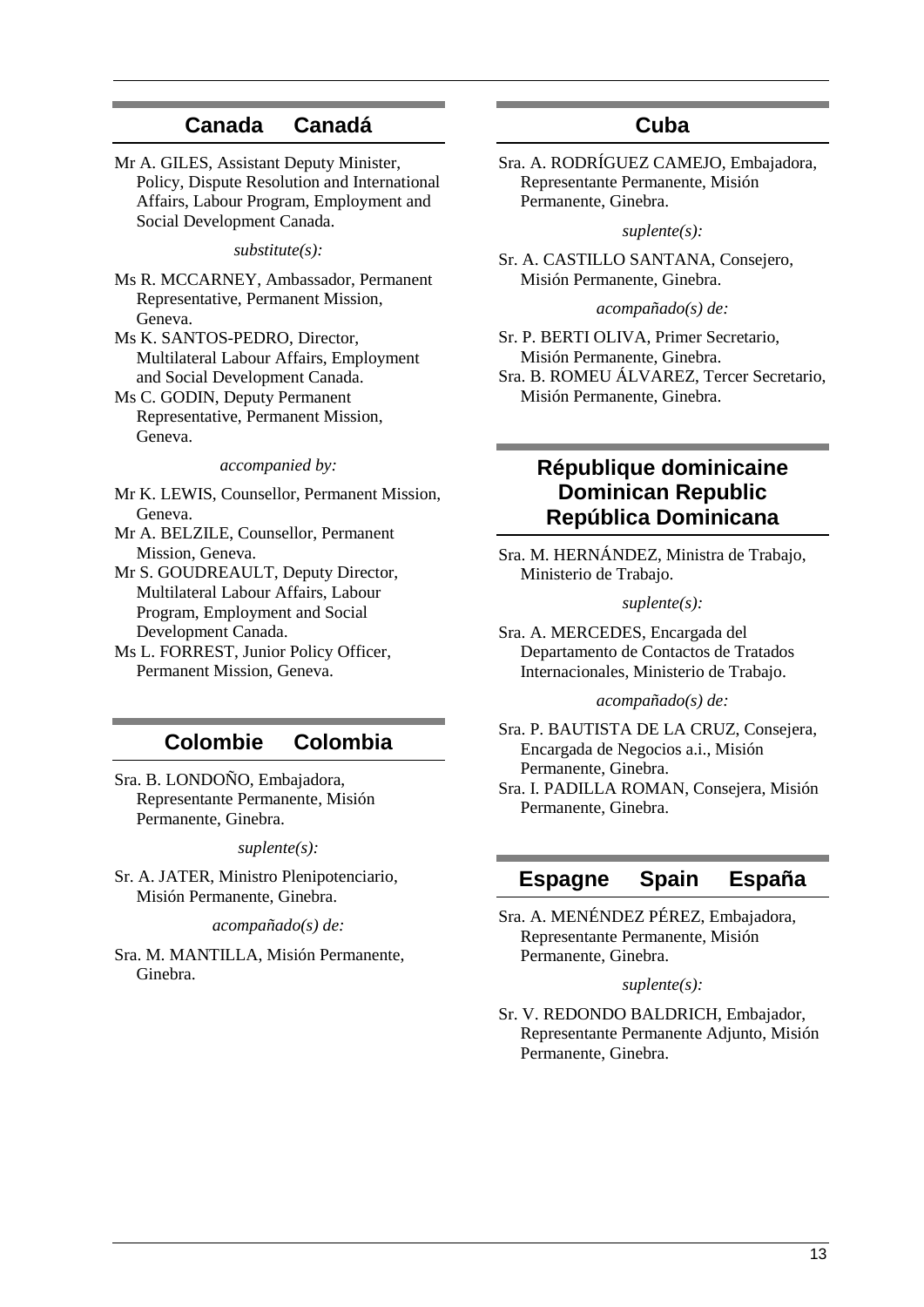Prof. D. CANO SOLER, Consejero de Empleo y Seguridad Social ante la OIT, Misión Permanente, Ginebra.

*acompañado(s) de:*

Sra. L. ORTIZ SANZ, Subdirectora General de Relaciones Internacionales Sociolaborales, Ministerio de Empleo y Seguridad Social.

- Sr. M. REMÓN MIRANZO, Consejero, Misión Permanente, Ginebra.
- Sr. X. BELLMONT ROLDÁN, Consejero, Misión Permanente, Ginebra.
- Sra. R. ROMEO GARCÍA, Consejera Económico y Comercial, Misión Permanente, Ginebra.

Sra. E. ZÚÑIGA, Consejera Técnica, Subdirección General de Relaciones Internacionales Sociolaborales.

- Sr. J. NÁCHER MARTOS, Jefe de Servicio Consejería de Empleo y Seguridad Social, Misión Permanente, Ginebra.
- Sra. N. MARTÍ NIKLEWITZ, Asistente Consejería de Empleo y Seguridad Social, Misión Permanente, Ginebra.

### **Ethiopie Ethiopia Etiopía**

Mr A. HASSAN, Minister of Labour and Social Affairs.

*substitute(s):*

- Mr N. BOTORA, Ambassador, Permanent Representative, Permanent Mission, Geneva.
- Mr A. ADEWO, Director, Employment Promotion, Ministry of Labour and Social Affairs.

#### *accompanied by:*

Ms E. WOLDETSADIK, Head, Ministers' Office of Labour and Social Affairs, Ministry of Labour and Social Affairs.

Ms Y. HABTEMARIAM, Second Secretary, Permanent Mission, Geneva.

### **Indonésie Indonesia**

Mr T. WIBOWO, Ambassador, Permanent Representative, Permanent Mission, Geneva.

#### *substitute(s):*

- Mr R.M. Michael TENE, Ambassador, Deputy Permanent Representative, Permanent Mission, Geneva.
- Mr A. BANGKONA, Secretary General, Ministry of Manpower.
- Ms I. PUTERI, Head of International Cooperation Bureau, Ministry of Manpower.

#### *accompanied by:*

- Ms S. JUNAEDAH, Director, Ministry of Manpower.
- Mr B. HARTAWAN, Director, Ministry of Manpower.
- Mr D. ABDI, Counsellor, Permanent Mission, Geneva.
- Ms E. TRISIANA, Head of Division for Multilateral Cooperation, Ministry of Manpower.
- Mr M. YUSUF, Head of Division for Labour Law, Ministry of Manpower.
- Ms R. SETYAWATI, First secretary, Permanent Mission, Geneva.
- Mr M. AMRULLAH, Head of Section, Ministry of Manpower.
- Ms B. SIDI, Head of Section, Ministry of Foreign Affairs.
- Ms M. WULANDARI, Head of Section, Ministry of Manpower.
- Mr G. INDRADI, Third Secretary, Permanent Mission, Geneva.
- Mr E. MANGAJAYA, Second Secretary, Permanent Mission, Geneva.
- Mr W. PRAMONO, Director, Ministry of Manpower.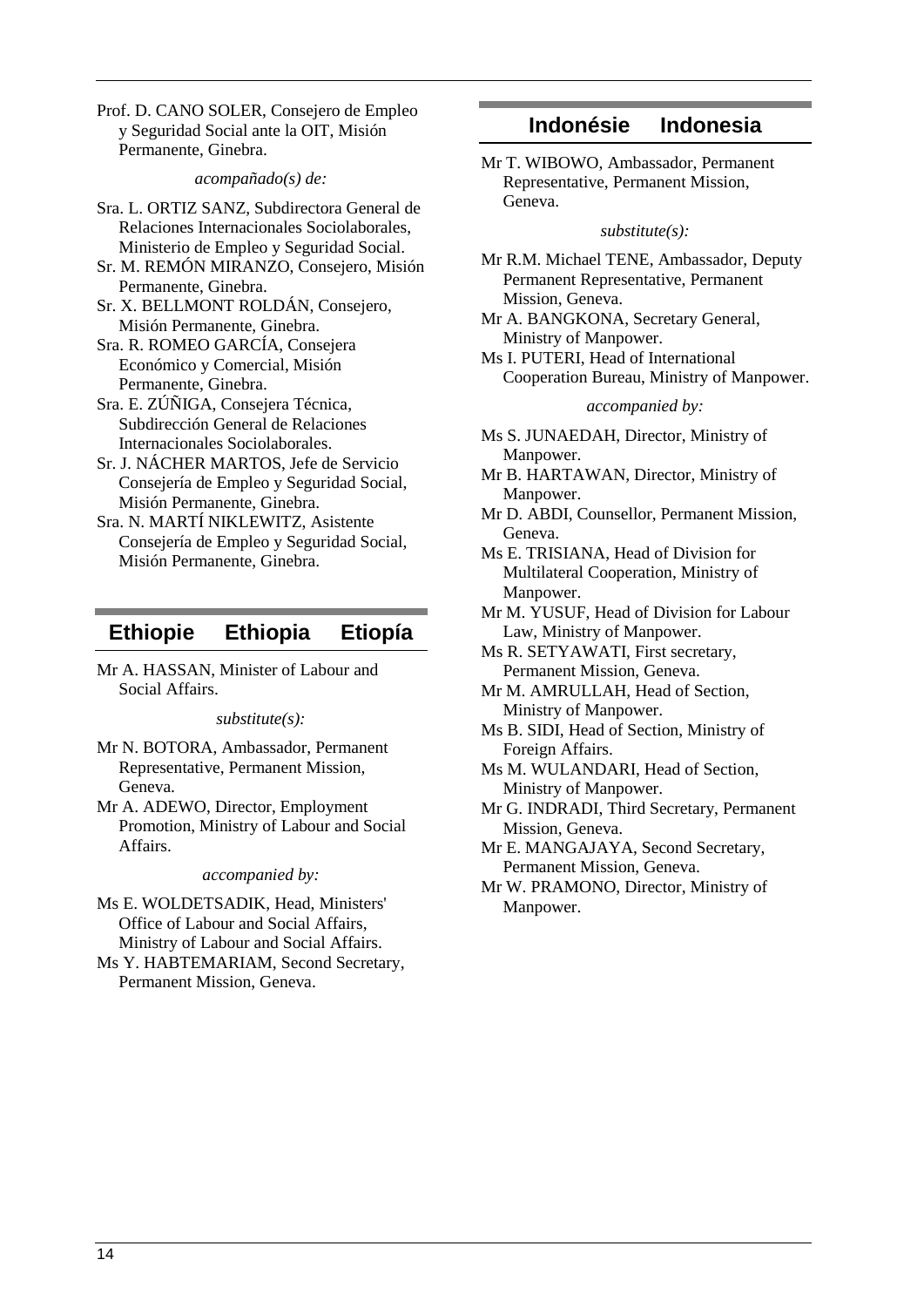### **Jordanie Jordan Jordania**

Ms S. AL MAJALI, Ambassador, Permanent Representative, Permanent Mission, Geneva.

*substitute(s):*

Mr S. DAJANI, Special Counsellor (ILO Affairs), Permanent Mission, Geneva.

*accompanied by:*

Mr H. MA'AITAH, Second Secretary, Permanent Mission, Geneva.

### **Lesotho**

Mr T. MAHLAKENG, Minister of Labour and Employment.

*substitute(s):*

Mr K. TLHOELI, Principal Secretary, Ministry of Labour and Employment.

*accompanied by:*

Mr N. MONYANE, Ambassador, Permanent Representative, Permanent Mission, Geneva.

Mr N. JAFETA, Minister Counsellor, Permanent Mission, Geneva.

Ms P. MOKHOSI.

- Ms I. PHANGOA, Ministry of Labour and Employment.
- Ms S. MOTIKOE, First Secretary, Permanent Mission, Geneva.

### **Lituanie Lithuania Lituania**

Ms N. DULKINAITÉ, Chief Specialist, International Law Division, Department of International Affairs, Ministry of Social Security and Labour.

### **Mali Malí**

Mme D. TALLA, Ministre du Travail, de la Fonction publique, chargé des Relations avec les institutions.

*suppléant(s):*

- M. B. MAHAMANE, Ministre de l'Emploi, de la Formation professionnelle et de la Construction citoyenne.
- Mme T. DIALLO, Ambassadeur, Représentant permanent, Mission permanente, Genève.
- M. M. KONATE, Conseiller technique, Ministère de la Fonction publique, chargé des Relations avec les institutions.
- M. S. SATAO, Conseiller technique, Ministère de l'Emploi, de la Formation professionnelle, de la Jeunesse et de la Construction citoyenne.
- M. A. THIAM, Ministre Conseiller, Mission permanente, Genève.

#### *accompagné(s) de:*

- M. A. DIALLO, Conseiller technique, Ministère de la Solidarité, de l'Action humanitaire et de la Reconstruction du Nord.
- M. F. COULIBALY, Directeur national du Travail, Ministère de la Fonction publique, chargé des Relations avec les institutions.
- M. M. TRAORE, Directeur national de la Protection sociale et de l'Economie solidaire.
- Mme D. ABDOURHAMANE, Directrice nationale de l'Emploi, Ministère de la Fonction publique, chargé des Relations avec les institutions.
- M. D. TRAORE, Conseiller, Mission permanente, Genève.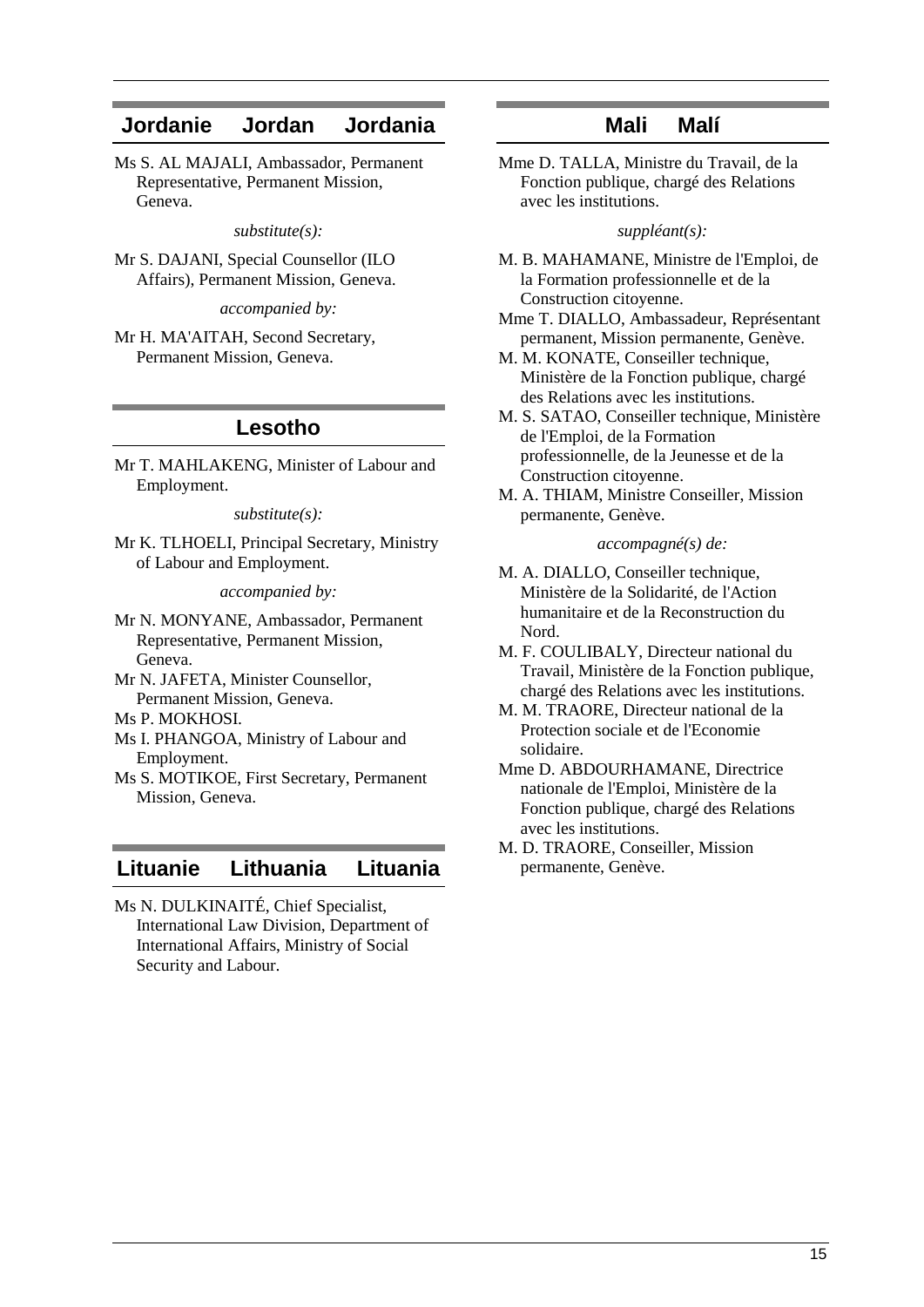## **Mauritanie Mauritania**

M. S. ALI OULD MOHAMED KHOUNA, Ministre de la Fonction publique, du Travail et de la Modernisation de l'Administration.

*suppléant(s):*

- Mme S. MINT YAMAR, Ambassadeur, Représentant permanent, Mission permanente, Genève.
- M. H. OULD T'FEIL BOWBE, Directeur général du Travail, Ministère de la Fonction publique, du Travail et de la Modernisation de l'Administration.

*accompagné(s) de:*

- M. H. TRAORÉ, Premier Conseiller, Mission permanente, Genève.
- M. J. INALLA, Premier Conseiller, Mission permanente, Genève.

### **Norvège Norway Noruega**

Mr S. KONGSTAD, Ambassador, Permanent Representative, Permanent Mission, Geneva.

#### *substitute(s):*

- Ms K. SOMMERSET, Minister, Deputy Permanent Representative, Permanent Mission, Geneva.
- Ms G. KVAM, Policy Director, Ministry of Labour and Social Affairs.

*accompanied by:*

- Ms L. HASLE, Senior Adviser, Ministry of Foreign Affairs.
- Ms C. VIDNES, Counsellor, Labour Affairs, Ministry of Labour and Social Affairs.
- Ms C. ENGE, Permanent Mission, Geneva.

## **Pakistan Pakistán**

Mr K. KHAN, Federal Secretary, Ministry of Overseas Pakistanis and Human Resource Development.

#### *substitute(s):*

- Ms T. JANJUA, Ambassador and Permanent Representative, Permanent Mission, Geneva.
- Mr A. QURESHI, Deputy Permanent Representative, Permanent Mission, Geneva.

#### *accompanied by:*

- Ms A. RAFFAT, Joint Secretary (HRD), Ministry of Overseas Pakistanis and Human Resource Development.
- Mr B. SHAH, First Secretary, Permanent Mission, Geneva.

## **Pays-Bas Netherlands Países Bajos**

Mr R. GANS, Director for International Affairs, Ministry of Social Affairs and Employment.

#### *substitute(s):*

Mr R. VAN SCHREVEN, Ambassador, Permanent Representative, Permanent Mission, Geneva.

#### *accompanied by:*

- Ms E. AKKERMAN, Head of Economic Affairs, Minister Plenipotentiary, Permanent Mission, Geneva.
- Mr W. VAN DIJK, First Secretary, Permanent Mission, Geneva.
- Mr E. DRIESSEN, Economic Affairs Attaché, Permanent Mission, Geneva.
- Ms L. NOUWEN, Assistant Economic Affairs Section, Permanent Mission, Geneva.
- Mr A. BETTE, Head, International Affairs, Ministry of Social Affairs and Employment.
- Mr A. WESTERINK, Deputy Head of International Affairs, Ministry of Social Affairs and Employment.
- Ms J. VERRIJZER, Policy Adviser, Ministry of Social Affairs and Employment.
- Mr T. KRAP, Policy Adviser, Ministry of Foreign Affairs.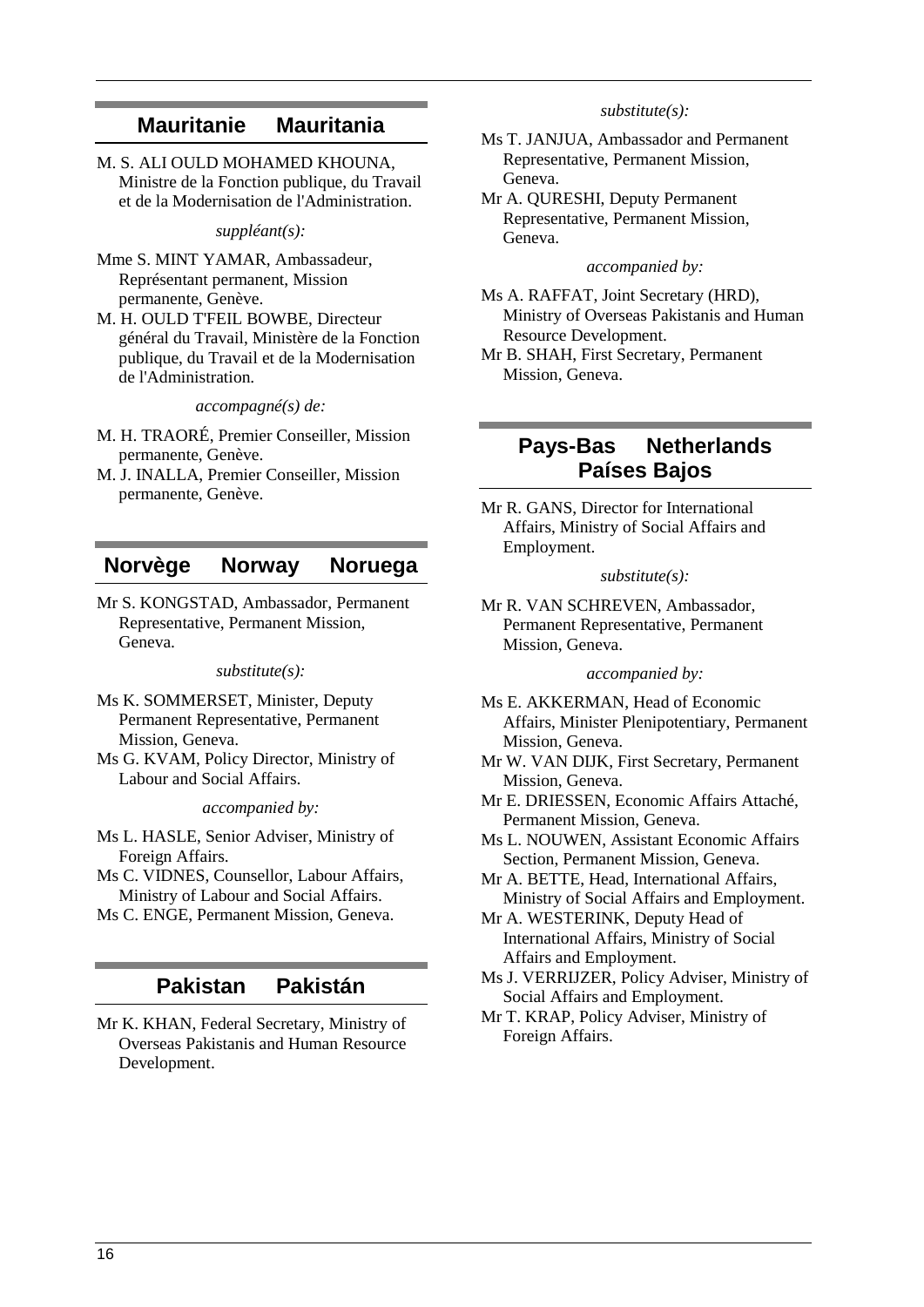## **Pologne Poland Polonia**

Mr P. STACHÁNCZYK, Ambassador, Permanent Representative, Permanent Mission, Geneva.

*substitute(s):*

- Mr J. BAURSKI, Deputy Permanent Representative, Permanent Mission, Geneva.
- Ms M. NOJSZEWSKA-DOCHEV, First Secretary, Permanent Mission, Geneva.

## **République-Unie de Tanzanie United Republic of Tanzania República Unida de Tanzanía**

Ms J. MHAGAMA, Minister of State, Prime Minister's Office for Policy, Parliamentary Affairs, Labour, Youth, Employment and Persons with Disabilities.

*substitute(s):*

- Mr E. SHITINDI, Permanent Secretary for Labour, Youth, Employment and Persons with Disabilities, Prime Minister's Office.
- Mr M. MERO, Ambassador, Permanent Representative, Permanent Mission, Geneva.
- Mr A. MSAKI, Director of Employment, Prime Minister's Office for Policy, Parliamentary Affairs, Labour, Youth, Employment and Persons with Disabilities.
- Mr R. KAHENDAGUZA, Deputy Permanent Representative, Permanent Mission, Geneva.

#### *accompanied by:*

- Ms L. MAUKI, Director of Compliance and Registration, Social Security Regulatory Authority.
- Mr D. KAGANDA, Minister Plenipotentiary, Permanent Mission, Geneva.
- Mr M. AYUB, Senior Labour Officer, Prime Minister's Office for Policy, Parliamentary Affairs, Labour, Youth, Employment and Persons with Disabilities.

### **Tchad Chad**

M. M. BAMANGA ABBAS, Ambassadeur, Représentant permanent, Mission permanente, Genève.

#### *suppléant(s):*

M. D. MBAIBARDOUM, Secrétaire général adjoint, Ministère de la Fonction publique, du Travail et de l'Emploi.

#### *accompagné(s) de:*

M. A. MALLAYE, Deuxième Conseiller, Mission permanente, Genève.

## **Thaïlande Thailand Tailandia**

Ms P. SMITI, Permanent Secretary, Ministry of Labour.

#### *substitute(s):*

- Mr T. THONGPHAKDI, Ambassador Extraordinary, Plenipotentiary, Permanent Representative, Permanent Mission, Geneva.
- Mr K. ROEKCHAMNONG, Ambassador, Deputy Permanent Representative, Permanent Mission, Geneva.
- Ms P. BHANDHUFALCK, Director, Bureau of International Coordination, Ministry of Labour.

#### *accompanied by:*

- Mr N. NOPAKUN, Minister Counsellor, Permanent Mission, Geneva.
- Ms C. THONGTIP, Minister Counsellor (Labour), Permanent Mission, Geneva.
- Ms P. THITAYANUN, Foreign Relations Officer, Senior Professional Level, Bureau of International Coordination, Ministry of Labour.
- Mr P. SRISUKWATTANA, First Secretary, Permanent Mission, Geneva.
- Ms P. THONGSOMJIT, Skill Development Technical Officer, Professional Level, Ministry of Labour.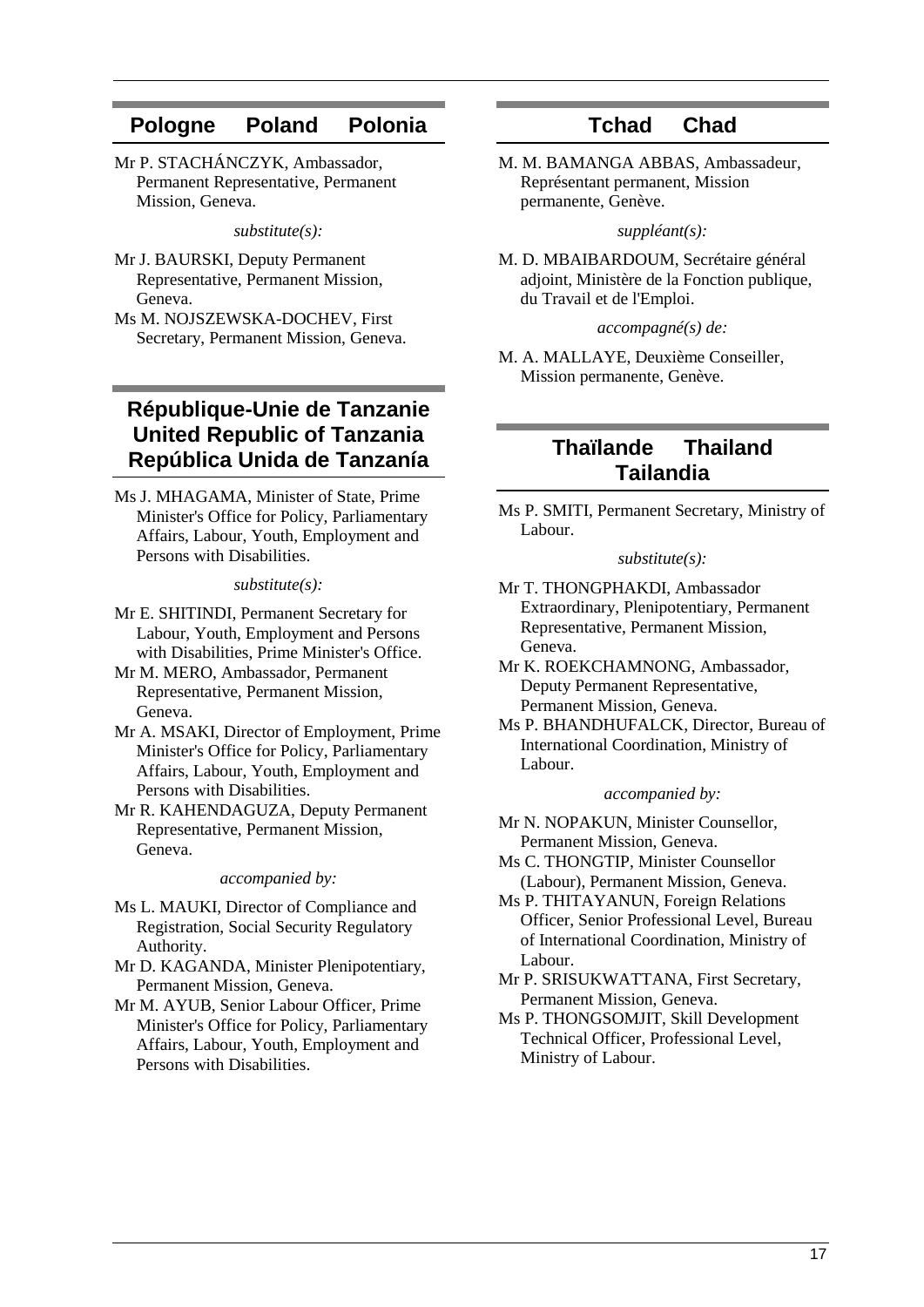## **Uruguay**

Sr. N. LOUSTAUNAU, Viceministro de Trabajo y Seguridad Social, Ministerio de Trabajo y Seguridad Social.

*suplente(s):*

Sr. R. GONZÁLEZ ARENAS, Embajador, Representante Permanente, Misión Permanente, Ginebra.

*acompañado(s) de:*

Sra. D. PI, Ministro Consejero, Misión Permanente, Ginebra. Sra. L. BERGARA, Segunda Secretaria, Misión Permanente, Ginebra.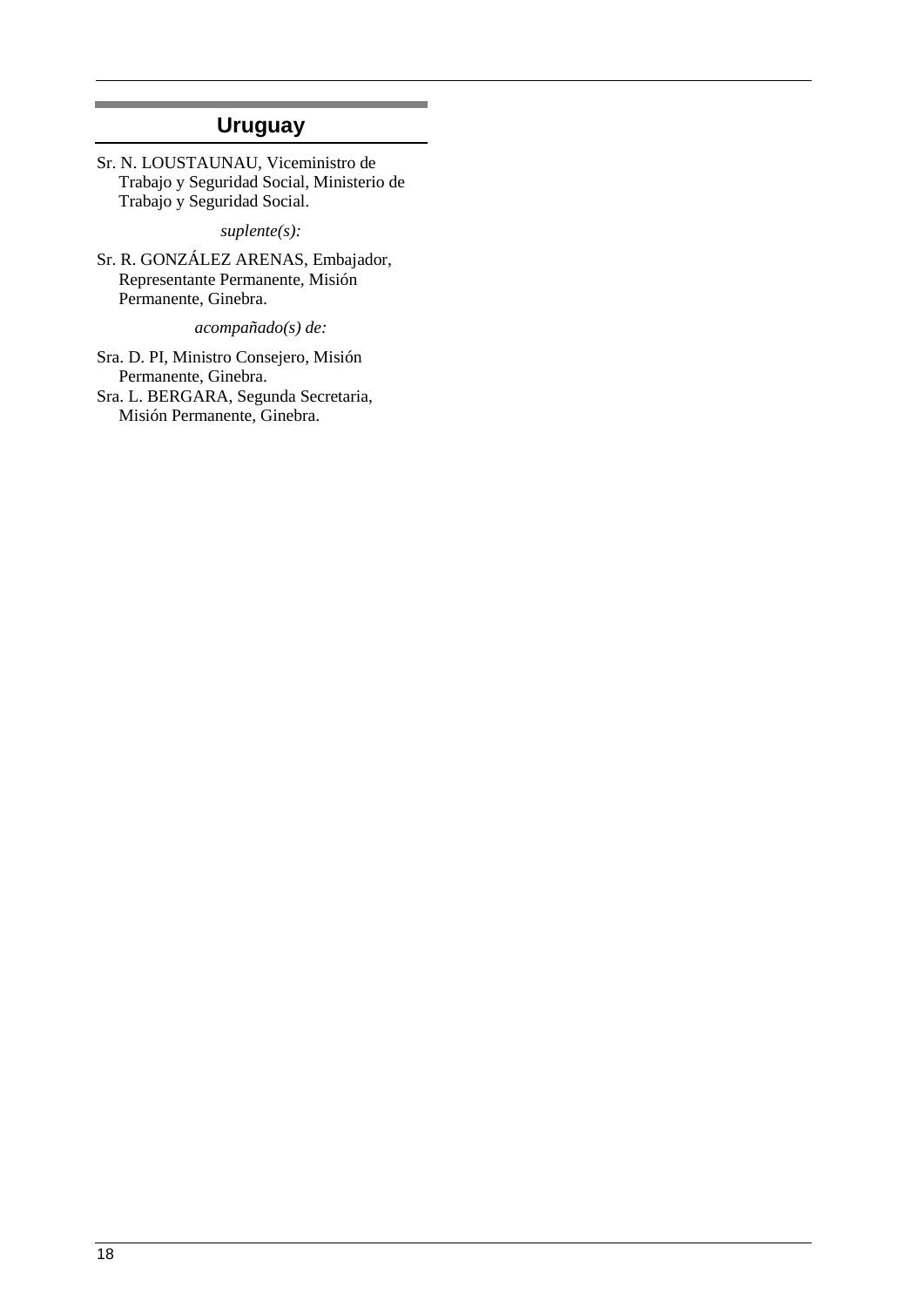### **Membres employeurs titulaires Titular Employer members Miembros empleadores titulares**

<span id="page-18-0"></span>

| Vice-président du Conseil d'administration:      |                            |
|--------------------------------------------------|----------------------------|
| <b>Vice-Chairperson of the Governing Body:</b>   | Mr J. RØNNEST (Denmark)    |
| Vicepresidente del Consejo de Administración:    |                            |
| Secrétaire du groupe des employeurs:             |                            |
| Secretary of the Employers' group:               | Ms L. KROMJONG (IOE)       |
| Secretario del Grupo de los Empleadores:         |                            |
| Secrétaire adjoint du groupe des employeurs:     |                            |
| Deputy Secretary of the Employers' group:        | Sr. R. SUAREZ SANTOS (IOE) |
| Secretario adjunto del Grupo de los Empleadores: |                            |

- Sr. A. ECHAVARRÍA SALDARRIAGA (Colombia), Vicepresidente, Asuntos Jurídicos y Sociales, Asociación Nacional de Empresarios de Colombia.
- Ms R. HORNUNG-DRAUS (Germany), Managing Director, Confederation of German Employers' Associations.
- Mr H. MATSUI (Japan), Senior Adviser, International Cooperation Bureau, Nippon-Keidanren /Japan Business Federation.
- Mr K. MATTAR (United Arab Emirates), Adviser, Federation of United Arab Emirates Chambers of Commerce and Industry.
- M. E. MEGATELI (Algérie), Secrétaire général, Confédération générale des Entreprises algériennes.
- Ms J. MUGO (Kenya), Executive Director, Federation of Kenya Employers.
- Mr P. O'REILLY (New Zealand), Chief Executive, Business New Zealand.
- Mme G. PINEAU (France), Directrice adjointe, Affaires sociales, européennes et internationales, Mouvement des Entreprises de France.
- Mr E. POTTER (United States), Senior Counsel, United States Council for International Business.
- Mr J. RØNNEST (Denmark), Vice-Chair of the ILO Governing Body, Confederation of Danish Employers.

Mr C. SYDER (United Kingdom), Partner, Penningtons Manches LLP.

Sr. A. URTECHO LÓPEZ (Honduras), Asesor Legal, Consejo Hondureño de la Empresa Privada.

Mr B. PANT, accompanying Mr Modi.

Mr K. SCHATTENBERG, accompanying Mr Hornung-Draus.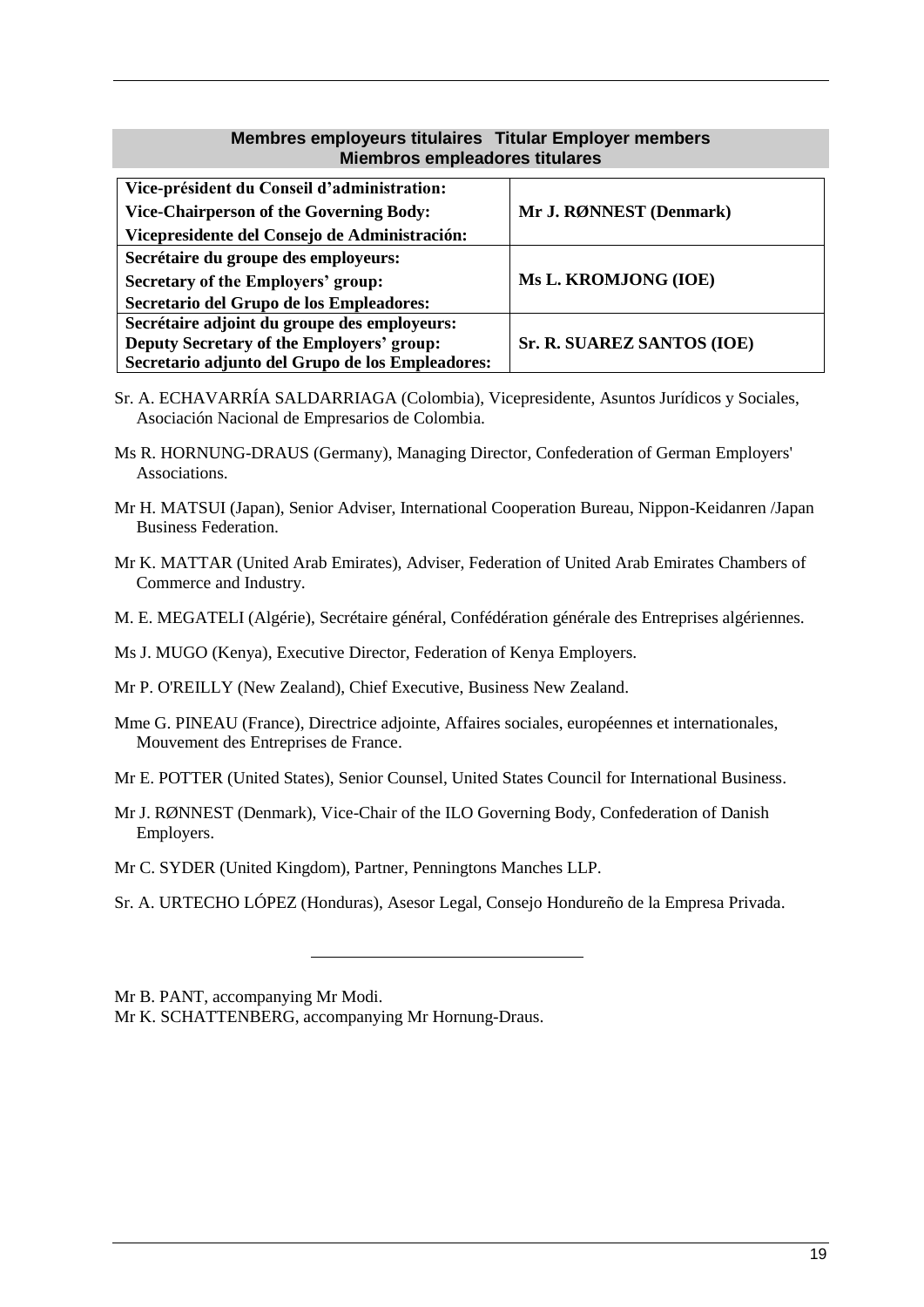#### **Membres employeurs adjoints Deputy Employer members Miembros empleadores adjuntos**

- <span id="page-19-0"></span>Mr O. ALRAYES (Bahrain), Board Member, Bahrain Chamber of Commerce and Industry.
- M. J. BELAHRACH (Maroc), Confédération générale des Entreprises du Maroc.
- Sr. M. CERETTI (Argentina), Director Ejecutivo, Cámara de Industriales de Productos Alimenticios.
- M. K. DE MEESTER (Belgique), Premier Conseiller, Fédération des Entreprises de Belgique.
- M. O. DIALLO (Côte d'Ivoire), Confédération générale des Entreprises de Côte d'Ivoire.
- Mr A. FRIMPONG (Ghana), Ghana Employers' Association.
- Sr. J. LACASA ASO (España), Secretario General, Confederación Española de Organizaciones Empresariales.
- Sr. A. LINERO (Panamá), Asesor y Miembro de la Comisión Laboral, Consejo Nacional de la Empresa Privada.
- Ms H. LIU (China), Deputy Director, China Enterprise Confederation.
- Sr. J. MAILHOS (Uruguay), Gerente, Asuntos Laborales, Cámara Nacional de Comercio y Servicios del Uruguay.
- Mr M. MDWABA (South Africa), Chairman, Tzoro.
- Ms M. MOSKVINA (Russian Federation), Russian Union of Industrialists and Entrepreneurs.
- Mr K. RAHMAN (Bangladesh), Adviser to the Executive Committee, Bangladesh Employers' **Federation**
- Sr. J. ROIG (Venezuela (Rep. bolivariana de)), Federación de Cámaras y Asociaciones de Comercio y Producción de Venezuela.
- Ms S. ROMCHATTHONG (Thailand), Secretary General, Employers' Federation of Thailand.
- M. A. SAVANÉ (Guinée), Secrétaire général, Conseil national du Patronat guinéen.
- Sr. M. TERÁN (Ecuador), Coordinador IOE/OIT, Federación Nacional de Cámaras de Industrias del Ecuador.
- Mr A. WALCOTT (Barbados), Executive Director, Barbados Employers' Confederation.
- Mr P. WOOLFORD (Canada), Executive Director, Canadian Employers Council.

Mr N. AL-MEER, accompanying Mr Alrayes.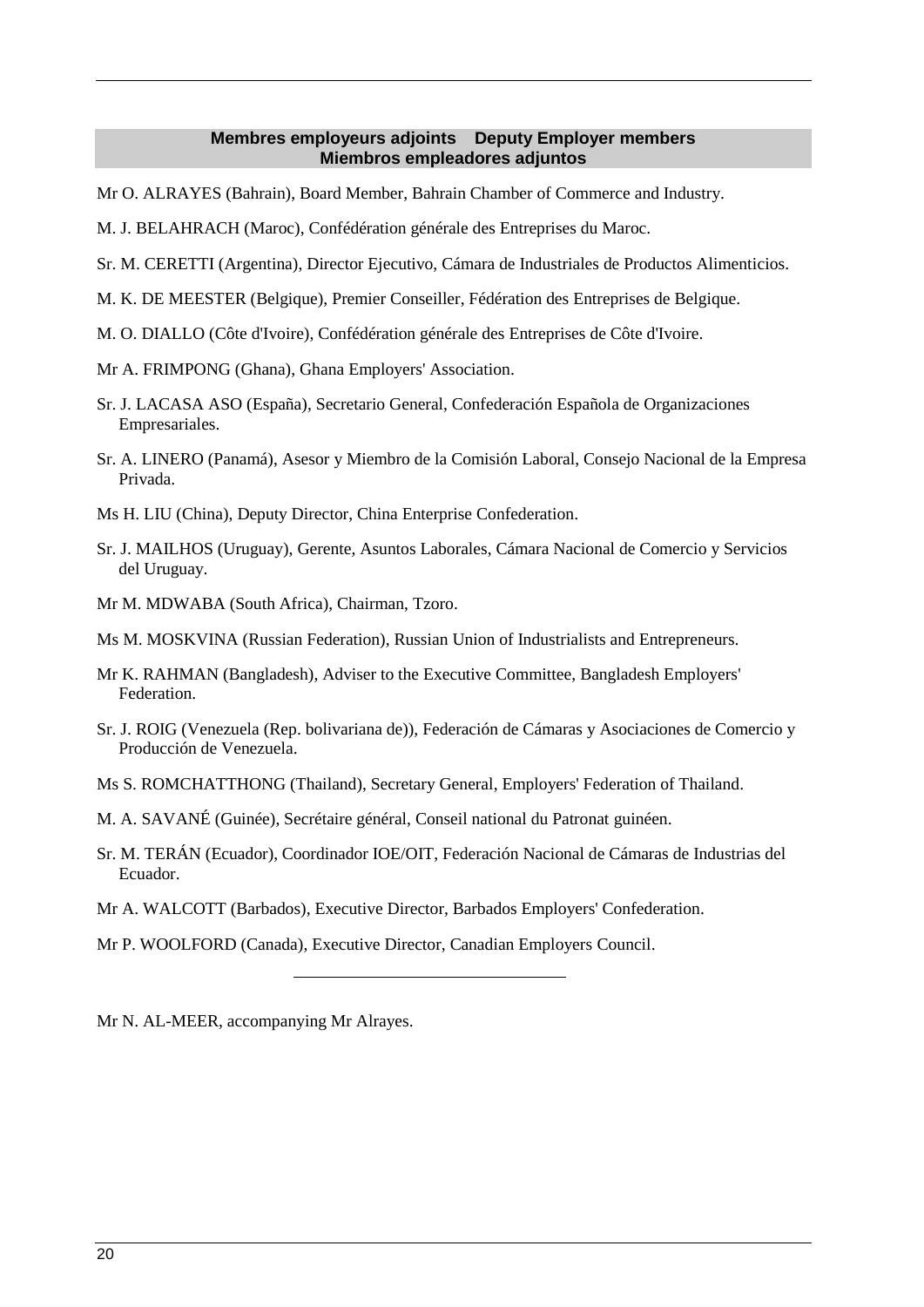### **Membres suppléants assistant à la session : Substitute members attending the session: Miembros suplentes presentes en la reunión:**

Mr B. PIRLER (Turkey), Secretary General, Turkish Confederation of Employer Associations.

**Autres personnes assistant à la session: Other persons attending the session: Otras personas presentes en la reunión:**

P. ROBINSON (United-States).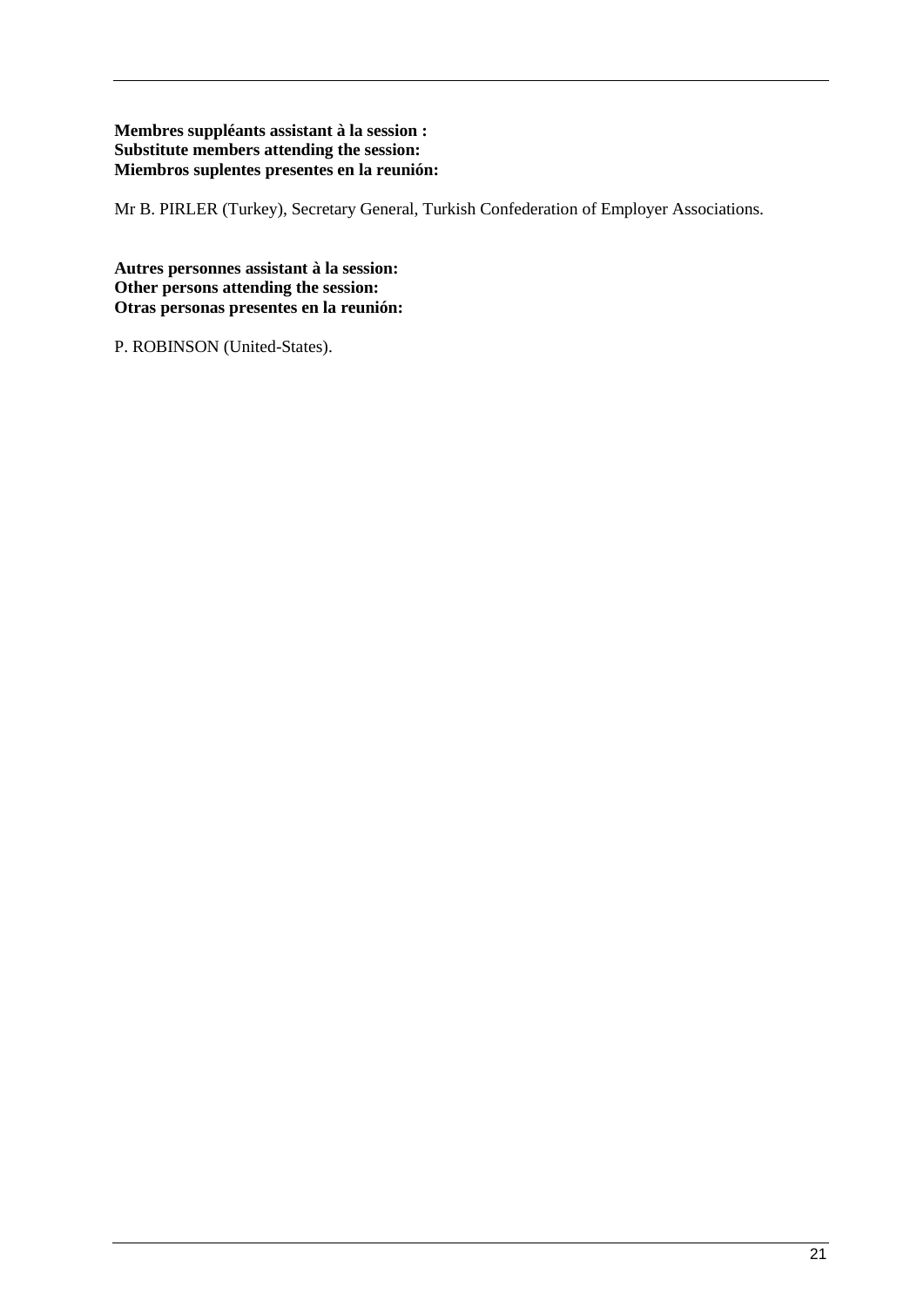### **Membres travailleurs titulaires Titular Worker members Miembros trabajadores titulares**

<span id="page-21-0"></span>

| Vice-président du Conseil d'administration:       |                             |
|---------------------------------------------------|-----------------------------|
| <b>Vice-Chairperson of the Governing Body:</b>    | M. L. CORTEBEECK (Belgique) |
| Vicepresidente del Consejo de Administración:     |                             |
| Secrétaire du groupe des travailleurs:            |                             |
| Secretary of the Workers' group:                  | Sra. R. GONZÁLEZ (ITUC)     |
| Secretario del Grupo de los Trabajadores:         |                             |
| Secrétaire adjoint du groupe des travailleurs:    |                             |
| Deputy Secretary of the Workers' group:           | Ms E. BUSSER (ITUC)         |
| Secretario adjunto del Grupo de los Trabajadores: |                             |

Mr F. ANTHONY (Fiji), National Secretary, Fiji Trade Union Congress.

- Mr K. ASAMOAH (Ghana), Secretary General, Ghana Trade Union Congress.
- Mr F. ATWOLI (Kenya), General Secretary, Central Organization of Trade Unions.
- Ms A. BUNTENBACH (Germany), Deutscher Gewerkschaftsbund.
- M. L. CORTEBEECK (Belgique), Vice-président du Conseil d'administration du BIT, Président d'honneur, Confédération des Syndicats Chrétiens de Belgique.
- Sra. M. FRANCISCO (Angola), Secretaria para Relaciones Internacionales, Unión Nacional de los Trabajadores de Angola, Confederación Sindical.
- Mr S. GURNEY (United Kingdom), Labour Standards and World Trade, Trade Union Congress.
- Ms H. KELLY (New Zealand).
- Sr. G. MARTINEZ (Argentina), Secretario internacional, Confederación General del Trabajo.
- Mr K. ROSS (United States), Deputy Policy Director, American Federation of Labor and Congress of Industrial Organizations.
- Mr T. SAKURADA (Japan), Takashimaya Labour Union.
- Mr M. SHMAKOV (Russian Federation), President, Federation of Independent Trade Unions of Russia.
- M. B. THIBAULT (France), Confédération générale du Travail.

M. P. COUTAZ, accompagnant M. Thibault.

Ms M. HAYASHIBALA, accompanying Mr Sakurada.

Ms A. MARTENS, accompanying Ms Buntenbach.

Mme V. ROUSSEAU, accompagnant Mme Cortebeeck.

Mr F. ZACH, accompanying Mr Buntenbach.

Mr A. ZHARKOV, accompanying Mr Shmakov.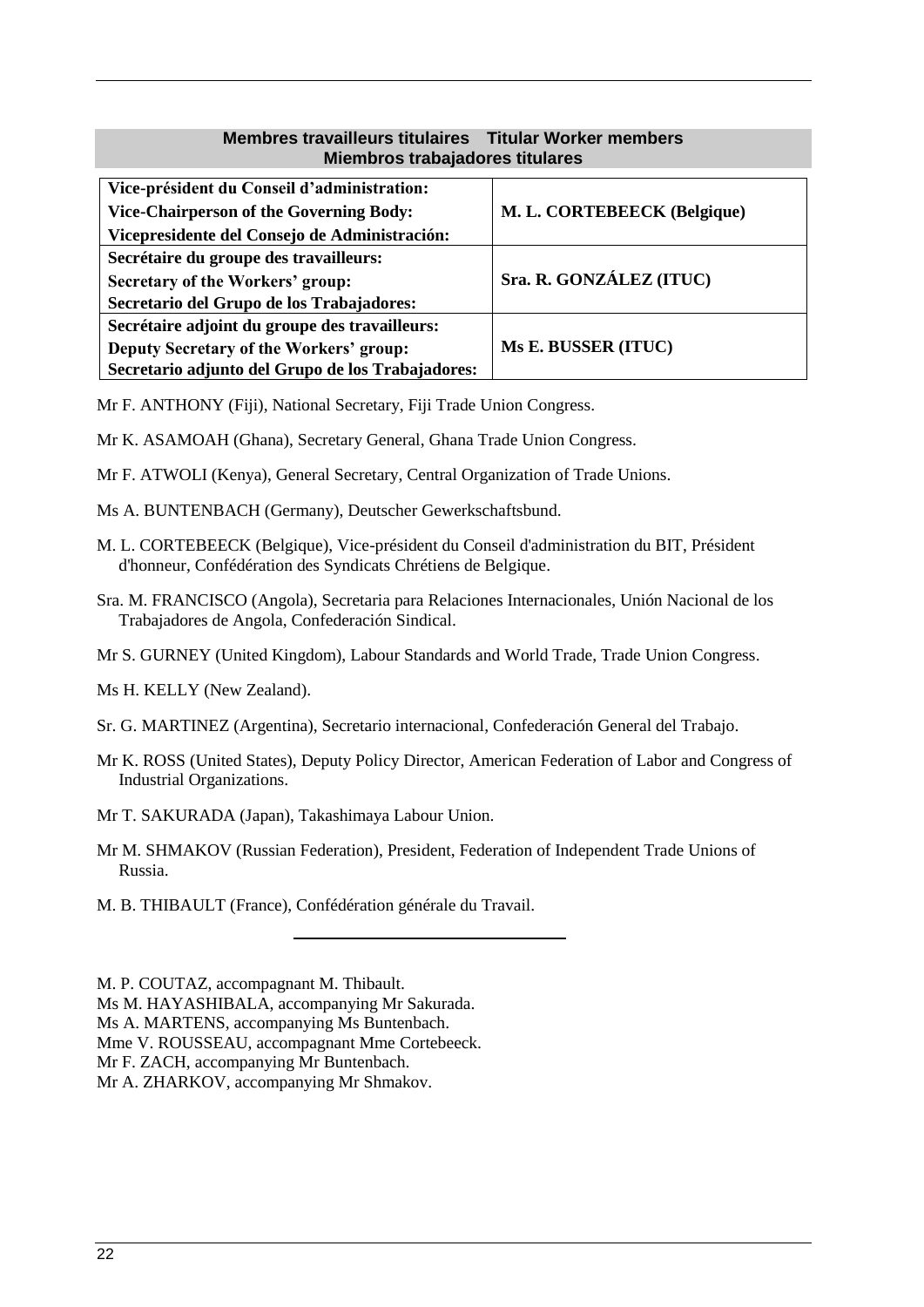#### **Membres travailleurs adjoints Deputy Worker members Miembros trabajadores adjuntos**

<span id="page-22-0"></span>Mr M. AL MAAYTAH (Jordan), President, General Federation of Jordanian Trade Unions.

- Mr A. AMANCIO VALE (Brazil), Executive Director, Secretaria de Relaçoes Internacionais, Central Unica dos Trabalhadores.
- Mr Z. AWAN (Pakistan), General Secretary, Pakistan Workers' Federation.
- Ms S. CAPPUCCIO (Italy), Confederazione Generale Italiana del Lavoro.
- Sra. I. CARCAMO (Honduras), Secretaria de Educación, Confederación Unitaria de Trabajadores de Honduras.
- Ms M. CLARKE WALKER (Canada), Executive Vice-President, Canadian Labour Congress.
- Mr P. DIMITROV (Bulgaria), President, Confederation of Independent Trade Unions in Bulgaria.

Mme A. EL AMRI (Maroc), Union marocaine du Travail.

Sra. E. FAMILIA (República Dominicana), Vicepresidenta encargada de Política de Equidad de Género, Confederación Nacional de Unidad Sindical.

Mr S. IQBAL (Indonesia), President, Konfederasi Serikat Pekerija Indonesia.

Ms M. LIEW KIAH ENG (Singapore), SMOU General Secretary.

- M. E. MANZI (Rwanda), Secrétaire général, Centrale des Syndicats des Travailleurs du Rwanda.
- Mr B. NTSHALINTSHALI (South Africa), Deputy General Secretary, Congress of South African Trade Unions.
- Mr J. OHRT (Denmark), International Adviser, Landsorganisationen i Danmark.
- Ms B. PANDEY (Nepal), General Federation of Nepalese Trade Unions.
- Ms C. PASSCHIER (Netherlands), Vice President, Federatie Nederlandse Vakbeweging.
- Ms S. SIWELA (Zimbabwe), First Vice-President, Zimbabwe Congress of Trade Unions.

Sra. M. TRIANA ALVIS (Colombia), Secretaria General, Confederación General del Trabajo.

Ms S. CHOO, accompanying Ms Liew Kiah Eng.

Mr F. HO, accompanying Mr Liew Kiah Eng.

Ms A. VAN WEZEL, accompanying Ms Passchier.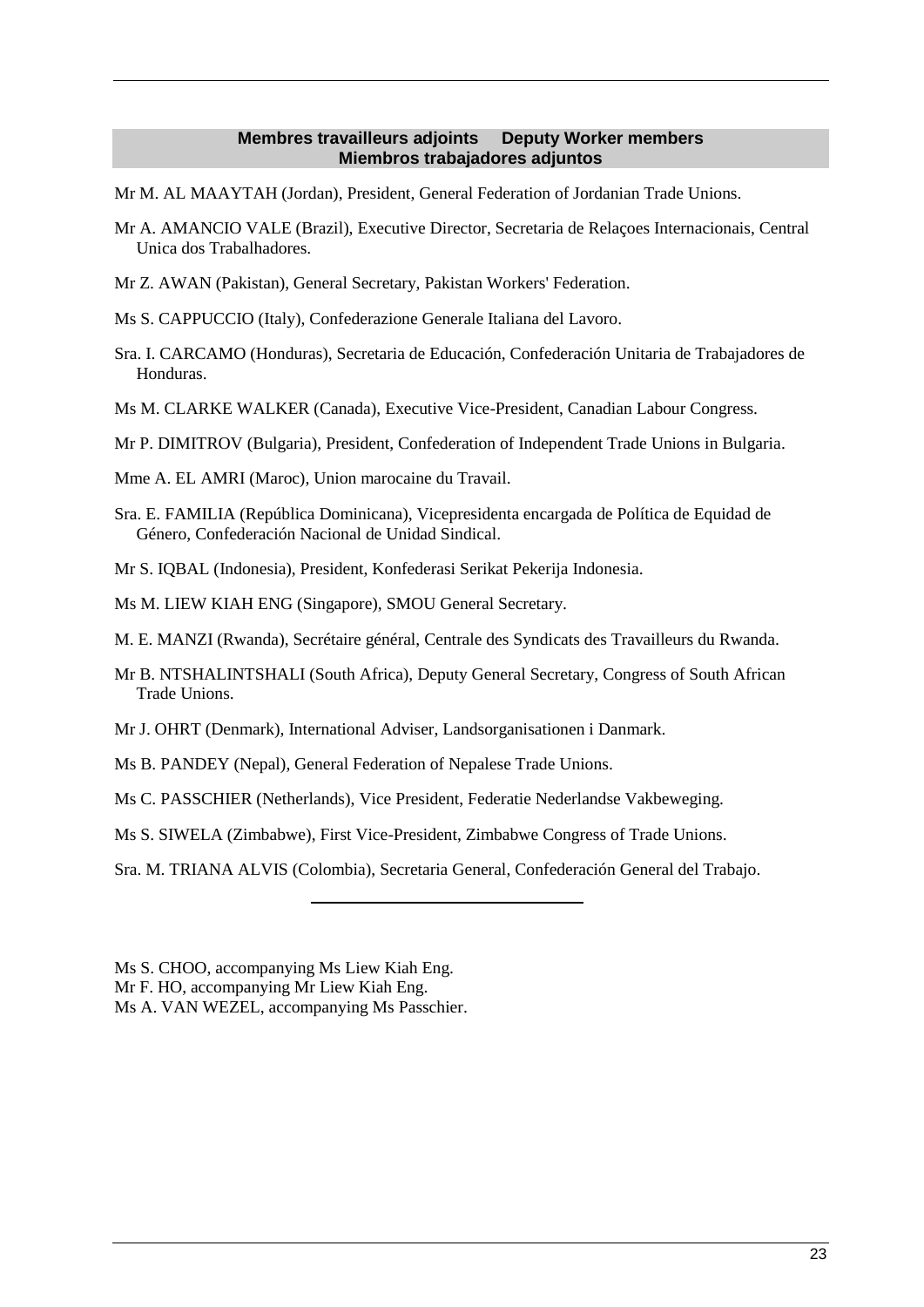#### **Membres suppléants assistant à la session: Substitute members attending the session: Miembros suplentes presentes en la reunión:**

M. Y. VEYRIER (France), Secrétaire confédéral, Confédération générale du Travail - Force ouvrière.

#### **Autres personnes assistant à la session: Other persons attending the session: Otras personas presentes en la reunión:**

Mr C. DAORONG (China). Sr. J. LEJE (Venezuela (Rep. bolivariana de)). Sr. C. LOPEZ (Venezuela (Rep. bolivariana de)). Sra. M. MÁSPERO (Venezuela (Rep. bolivariana de)). Sr. R. PALACIOS (Venezuela (Rep. bolivariana de)). Ms R. RASMUSSEN (Norway). Mme C. SCHLACTHER (France). Mr N. SUZUKI (Japan). Mr Z. ZHENGWEI (China).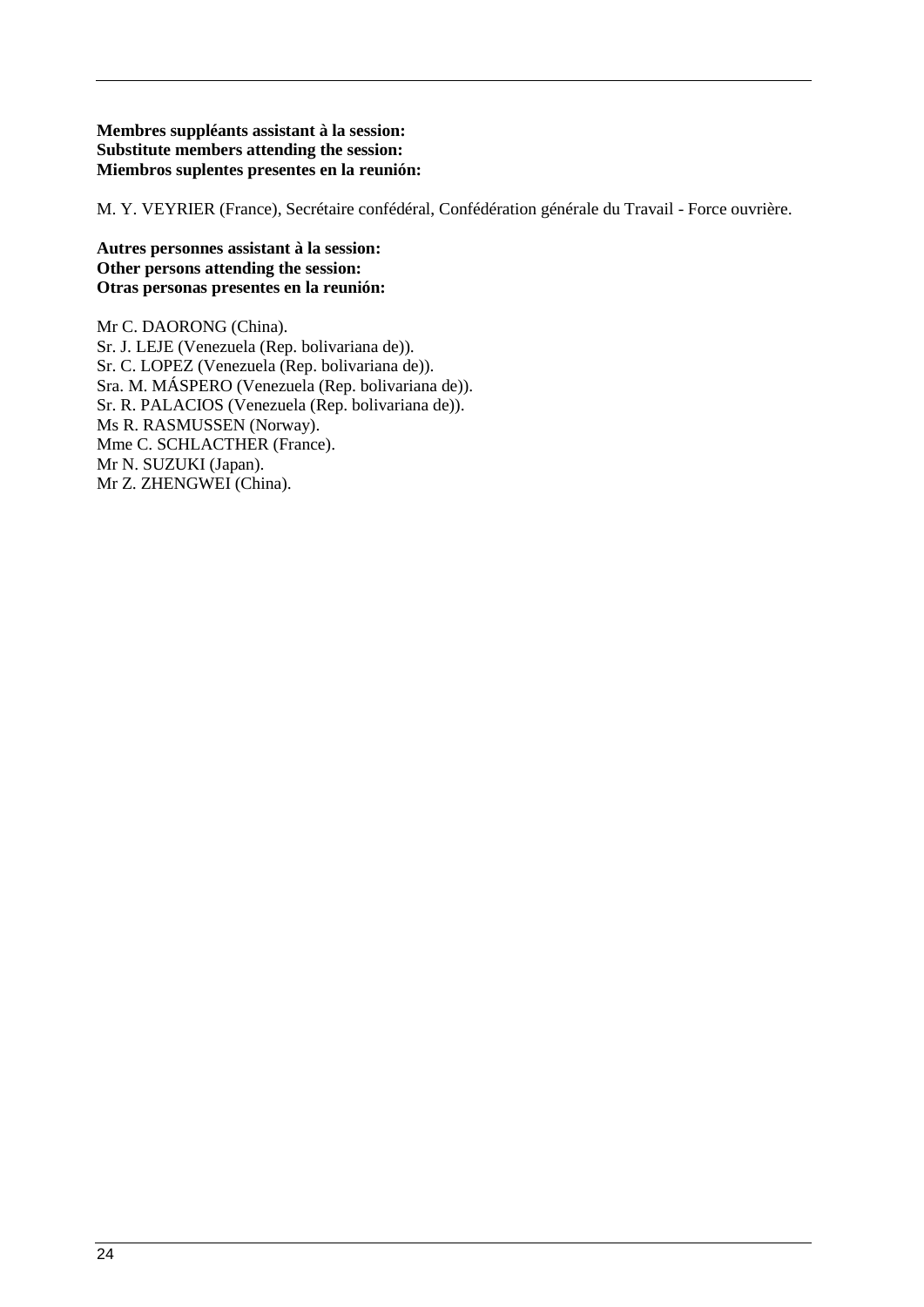<span id="page-24-0"></span>**Représentants d'autres Etats Membres de l'Organisation assistant à la session Representatives of other member States of the Organization present at the session Representantes de otros Estados Miembros de la Organización presentes en la reunión**

## **Afrique du Sud South Africa Sudáfrica**

- Mr N. HOLOMISA, Deputy Minister of Labour, Ministry of Labour.
- Mr T. LAMATI, Director General, Ministry of Labour.
- Mr S. NDEBELE, Chief Director, International Relations, Ministry of Labour.
- Mr M. SKHOSANA, Labour Attaché, Permanent Mission, Geneva.
- Mr K. LETOABA, Acting Director, Bilateral Relations, Ministry of Labour.
- Ms N. YAKO, PA to the Deputy Minister, Ministry of Labour.
- Ms N. NOTUTELA, Deputy Permanent Representative, Permanent Mission, Geneva.

## **Autriche Austria**

- Ms I. DEMBSHER, Head of the International Social Policy Unit, Federal Ministry of Labour, Social Affairs and Consumer **Protection**
- Mr T. HAJNOCZI, Ambassador, Permanent Representative, Permanent Mission, Geneva.
- Mr G. THALLINGER, Counsellor, Permanent Mission, Geneva.
- Ms M. HELLEIS, Adviser, Permanent Mission, Geneva.
- Ms L. SCHNETZER, Adviser, Permanent Mission, Geneva.

## **Azerbaïdjan Azerbaijan Azerbaiyán**

Mr H. HUSEYNOV, First Secretary, Permanent Mission, Geneva.

### **Bélarus Belarus Belarús**

- Mr Y. AMBRAZEVICH, Ambassador, Permanent Representative, Permanent Mission, Geneva.
- Mr V. BOGOMAZ, Counsellor, Permanent Mission, Geneva.

## **Bénin Benin**

- M. E. LAOUROU, Ambassadeur, Représentant permanent, Mission permanente, Genève.
- M. J. AGONGBONON, Premier Secrétaire, Mission permanente, Genève.

### **Burundi**

M. P. MINANI, Deuxième Conseiller, Mission permanente, Genève.

## **Chili Chile**

- Sra. M. MAURÁS PÉREZ, Embajadora, Representante Permanente, Misión Permanente, Ginebra.
- Sr. C. STREETER NEBEL, Ministro Consejero, Misión Permanente, Ginebra.
- Sr. P. LAZO GRANDI, Agregado Laboral, Misión Permanente, Ginebra.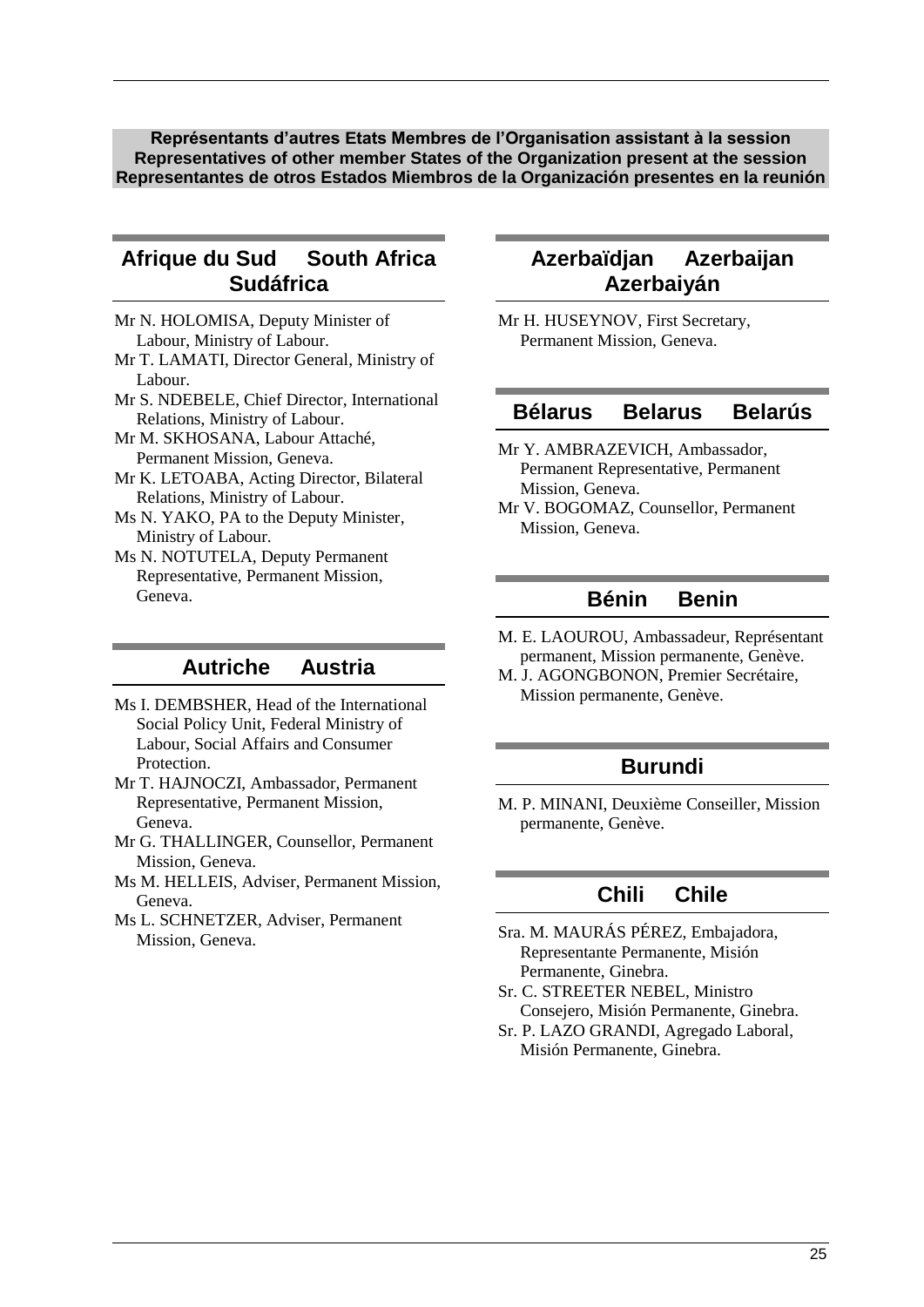## **Chypre Cyprus Chipre**

- Mr A. IGNATIOU, Ambassador, Permanent Representative, Permanent Mission, Geneva.
- Mr D. SAMUEL, Deputy Permanent Representative, Permanent Mission, Geneva.
- Ms N. ANDREOU PANAYIOTOU, Administrative Officer, Ministry of Labour and Social Insurance.
- Ms M. AVANI, Second Secretary, Permanent Mission, Geneva.
- Ms M. SOLOGIANNI, Adviser, Permanent Mission, Geneva.

## **Costa Rica**

- Sra. E. WHYTE, Embajadora, Representante Permanente, Misión Permanente, Ginebra.
- Sr. M. VARELA-ERASHEVA, Embajador, Representante Permanente Alterno, Misión Permanente, Ginebra.
- Sr. N. LIZANO, Ministro Consejero, Misión Permanente, Ginebra.
- Sra. R. TINOCO, Consejera, Misión Permanente, Ginebra.

## **Côte d'Ivoire**

- M. K. ADJOUMANI, Ambassadeur, Représentant permanent, Mission permanente, Genève.
- M. T. MORIKO, Conseiller, Mission permanente, Genève.
- M. A. EBAKOUE, Premier secrétaire, Mission permanente, Genève.

### **Croatie Croatia Croacia**

- Ms V. BATISTIC KOS, Ambassador, Permanent Representative, Permanent Mission, Geneva.
- Ms Z. PENIC IVANCO, Counsellor, Permanent Mission, Geneva.

### **Danemark Denmark Dinamarca**

- Ms H. EKMANN JENSEN, Senior Adviser, Ministry of Employment.
- Mr T. LORENTZEN, Special Adviser, Ministry of Employment.

### **Egypte Egypt Egipto**

- Mr A. RAMADAN, Ambassador, Permanent Representative, Permanent Mission, Geneva.
- Mr A. FADEL, Labour Counsellor, Permanent Mission, Geneva.
- Mr H. ELSAEED, Second Secretary, Permanent Mission, Geneva.

### **El Salvador**

- Sr. J. MAZA MARTELLI, Embajador, Representante Permanente, Misión Permanente, Ginebra.
- Sra. R. MENÉNDEZ ESPINOZA, Ministro Consejero, Misión Permanente, Ginebra.

## **Fidji Fiji**

- Ms S. DAUNABUNA, Acting Permanent Secretary, Ministry of Employment, Productivity and Industrial Relations.
- Ms N. SHAMEEM, Permanent Representative, Permanent Mission, Geneva.

Ms N. KHATRI, Counsellor and Deputy Permanent Representative, Permanent Mission, Geneva.

Mr A. PRATAP, First Secretary, Permanent Mission, Geneva.

## **Finlande Finland Finlandia**

- Ms P. KAIRAMO, Ambassador, Permanent Representative, Permanent Mission, Geneva.
- Mr R. KLINGE, Minister, Deputy Permanent Representative, Permanent Mission, Geneva.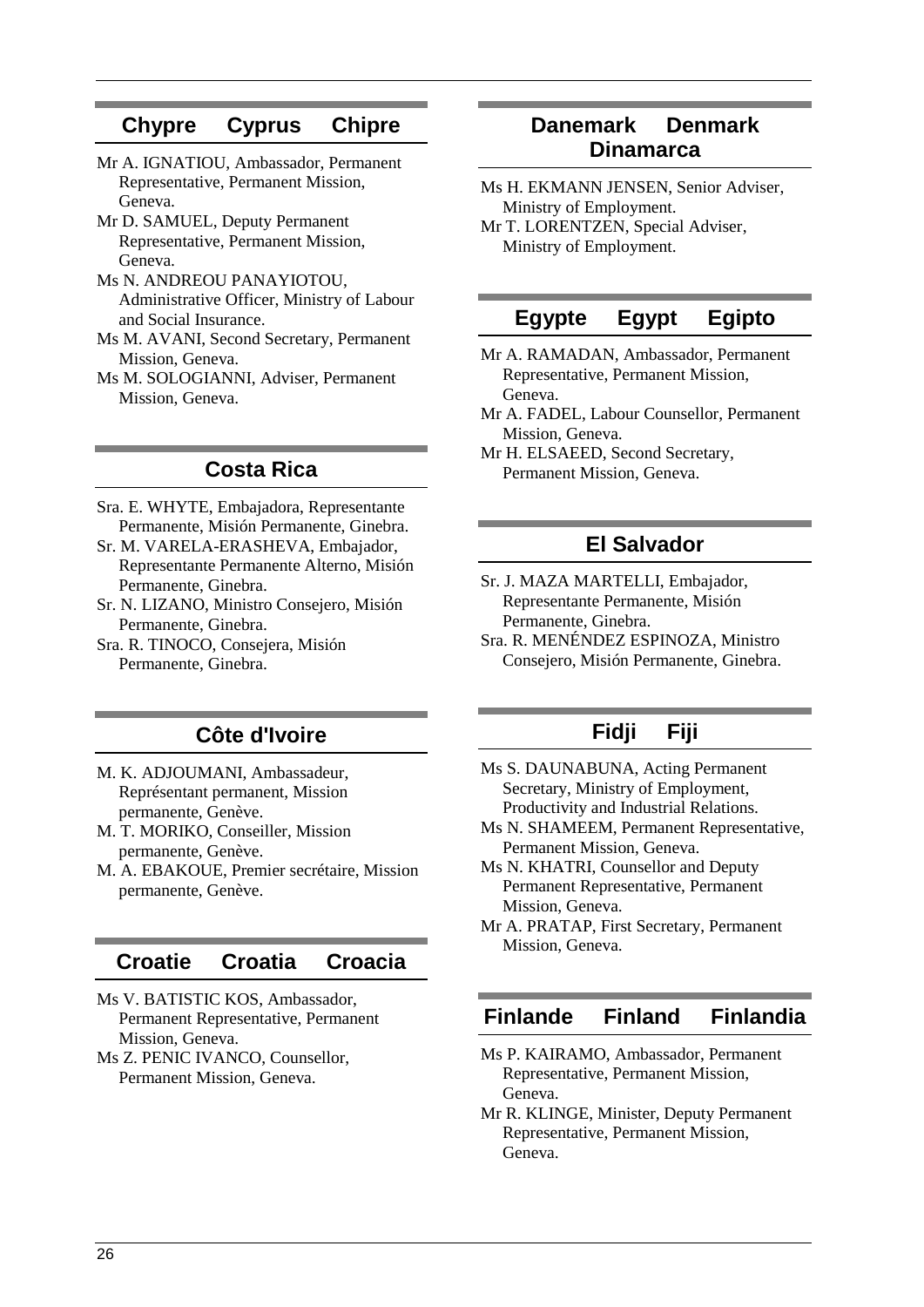Ms L. HEINONEN, Government Counsellor, Ministry of Employment and the Economy. Ms P. KANTANEN, Ministerial Adviser, Ministry of Employment and the Economy. Ms H. LEPPÄNEN, Special Adviser, Permanent Mission, Geneva.

### **Gabon Gabón**

Mme M. BIBALOU BOUNDA, Ambassadeur, Représentant permanent, Mission permanente, Genève.

- Mme E. KOUMBY MISSAMBO, Premier Conseiller, Mission permanente, Genève.
- M. F. MANGONGO, Conseiller chargé des Questions sociales et des Relations avec l'OIT, Mission permanente, Genève.

### **Grèce Greece Grecia**

- Mr A. ALEXANDRIS, Ambassador, Permanent Representative, Permanent Mission, Geneva.
- Mr I. MICHELOGIANNAKIS, First Counsellor, Permanent Mission, Geneva.
- Ms S. LASKARIDOU, Official, Directorate of International Relations, Ministry of Labour, Social Security and Welfare.
- Mr M. MEXI, Research Fellow, UNIGE.

### **Guatemala**

- Sra. A. TELEGUARIO SINCAL, Ministra de Trabajo y Previsión Social.
- Sr. C. MORALES MOSCOSO, Ministro de Relaciones Exteriores.
- Sr. J. GÁNDARA ESPINO, Viceministro de Trabajo y Previsión Social.
- Sra. C. RODRÍGUEZ MANCIA, Embajadora, Representante Permanente, Misión Permanente, Ginebra.
- Sra. M. BOLAÑOS PÉREZ, Embajadora, Representante Permanente Alterna, Misión Permanente, Ginebra.
- Sr. G. ORELLANA ZABALZA, Consejero, Misión Permanente, Ginebra.
- Sra. C. CÁCERES VALDÉZ, Primer Secretario, Misión Permanente, Ginebra.

### **Honduras**

- Sr. G. RIZZO-ALVARADO, Embajador, Representante Permanente, Misión Permanente, Ginebra. Sra. G. GÓMEZ GUIFARRO, Primer
- Secretario, Misión Permanente, Ginebra. Sra. K. SHIU, Misión Permanente, Ginebra.

### **Hongrie Hungary Hungría**

Ms Z. HORVÁTH, Ambassador Extraordinary and Plenipotentiary, Permanent Representative, Permanent Mission, Geneva.

- Ms A. SZARVAS, Senior Adviser, Ministry of National Economy.
- Ms Z. TVARUSKÓ, Third Secretary, Permanent Mission, Geneva.

## **Iraq**

Mr Q. MAHAL, Attaché, Permanent Mission, Geneva.

### **Irlande Ireland Irlanda**

- Ms P. O'BRIEN, Ambassador, Permanent Representative, Permanent Mission, Geneva.
- Mr J. NEWHAM, Minister Counsellor, Deputy Permanent Representative to the WTO, Permanent Mission, Geneva.
- Ms S. O'CARROLL, Assistant Principal Officer, Department of Jobs, Enterprise and Innovation.
- Mr S. GREHAN, Higher Executive Officer, Department of Jobs, Enterprise and Innovation.

### **Israël Israel**

- Mr E. MANOR, Ambassador, Permanent Representative, Permanent Mission, Geneva.
- Ms J. GALILEE-METZGER, Counsellor, Permanent Mission, Geneva.
- Ms Y. FUGAL, Adviser, Permanent Mission, Geneva.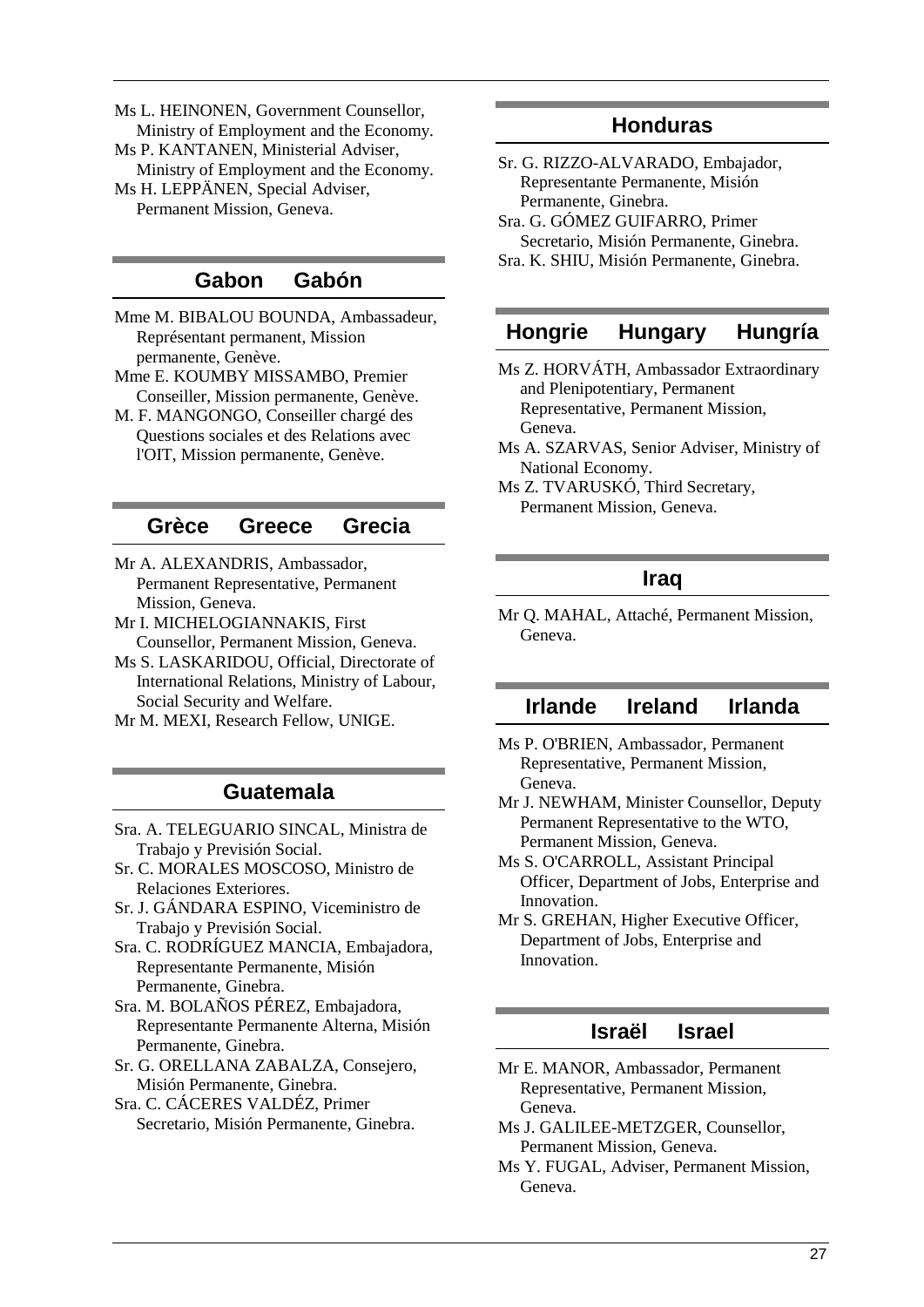### **Lettonie Latvia Letonia**

- Mr J. KARKLINS, Ambassador Extraordinary and Plenipotentiary, Permanent Mission, Geneva.
- Ms K. KOSA-AMMARI, Counsellor, Permanent Mission, Geneva.

### **Liban Lebanon Líbano**

- Mme N. ASSAKER, Ambassadeur, Représentant permanent, Mission permanente, Genève.
- M. A. ARAFA, Conseiller, Mission permanente, Genève.
- Mme R. EL KHOURY, Premier Secrétaire, Mission permanente, Genève.
- M. H. CHAAR, Conseiller, Mission permanente, Genève.

### **Libye Libya Libia**

Mr A. TAMTAM, Counsellor, Permanent Mission, Geneva.

### **Luxembourg Luxemburgo**

- M. J. HOSCHEIT, Ambassadeur, Représentant permanent, Mission permanente, Genève.
- M. D. DA CRUZ, Représentant permanent adjoint, Mission permanente, Genève.
- M. P. WEALER, Attaché, Mission permanente, Genève.

### **Malaisie Malaysia Malasia**

Mr U. BIN ABDULLAH, Labour Attaché, Permanent Mission, Geneva.

#### **Maroc Morocco Marruecos**

- M. M. AUAJJAR, Ambassadeur, Représentant permanent, Mission permanente, Genève.
- M. H. BOUKILI, Représentant permanent adjoint, Mission permanente, Genève.
- M. H. EL MEKHENTER, Ministre plénipotentiaire, Mission permanente, Genève.
- M. K. ATLASSI, Ministre plénipotentiaire, Mission permanente, Genève.

### **Mozambique**

M. C. SILIYA, Labour Counsellor, Permanent Mission, Geneva.

### **Myanmar**

- Mr M. WAI, Ambassador Extraordinary and Plenipotentiary, Permanent Representative, Permanent Mission, Geneva.
- Mr M. SOE, Ambassador, Deputy Permanent Representative, Permanent Mission, Geneva.
- Mr W. TUN, Minister Counsellor, Permanent Mission, Geneva.
- Mr K. NYEIN, Minister Counsellor, Permanent Mission, Geneva.
- Ms S. WIN, Counsellor, Permanent Mission, Geneva.
- Ms N. SWE, First Secretary, Permanent Mission, Geneva.
- Mr T. NAING, First Secretary, Permanent Mission, Geneva.
- Ms T. TUN, First Secretary, Permanent Mission, Geneva.
- Mr M. AUNG, Chief of Chancery, Permanent Mission, Geneva.
- Mr T. WAI, Chief of Chancery, Permanent Mission, Geneva.
- Ms M. SWE, Chief of Chancery, Permanent Mission, Geneva.
- Ms M. MAN, Attaché, Permanent Mission, Geneva.

### **Népal Nepal**

- Mr L. KHANAL, Second Secretary, Permanent Mission, Geneva.
- Ms R. DAHAL, Second Secretary, Permanent Mission, Geneva.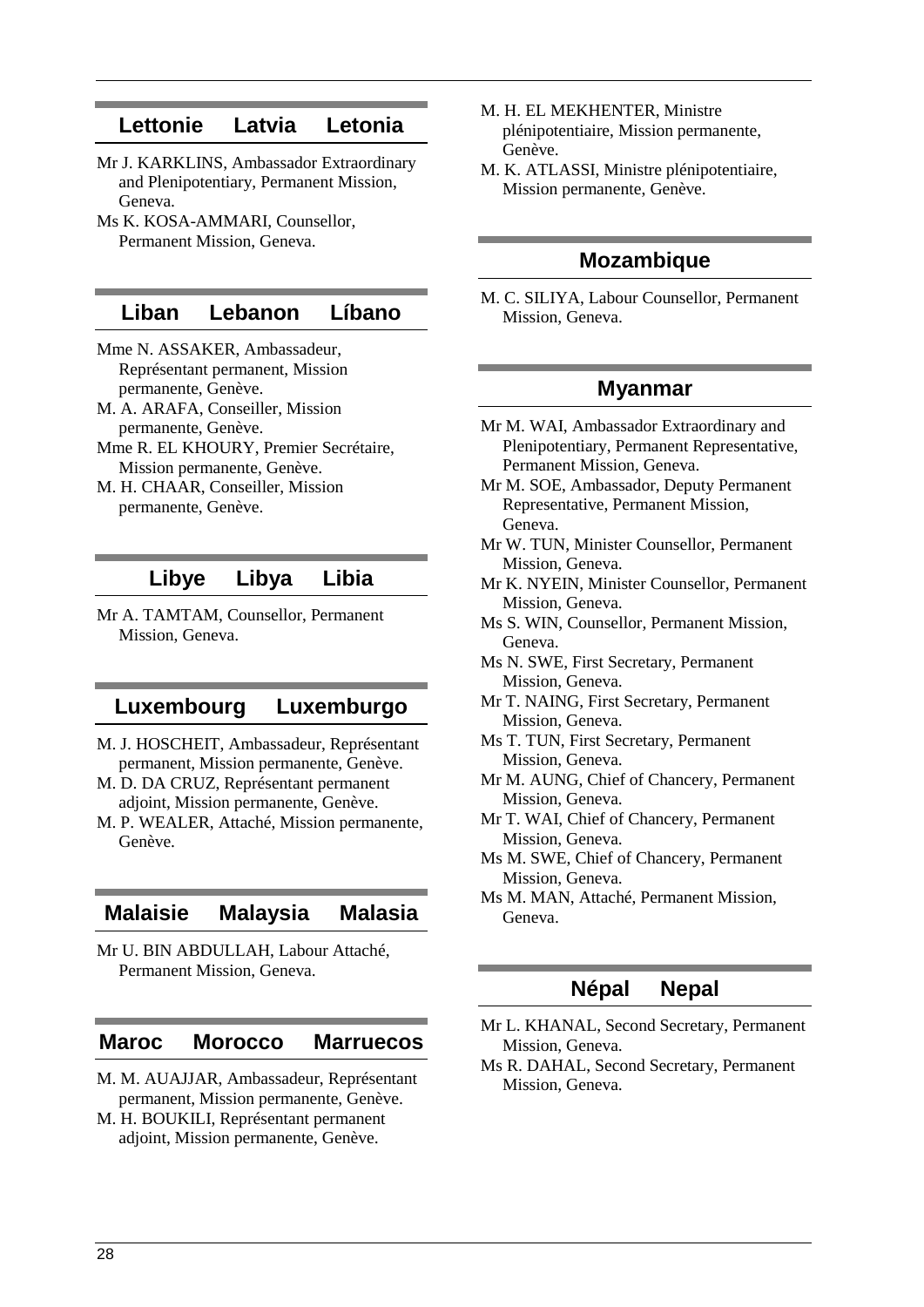### **Nicaragua**

- Sr. H. ESTRADA ROMÁN, Embajador, Representante Permanente, Misión Permanente, Ginebra.
- Sr. L. VARGAS ROJAS, Representante Permanente Alterno, Misión Permanente, Ginebra.

## **Nigéria Nigeria**

- Mr J. OCHOLI, Minister of State, Federal Ministry of Labour and Productivity.
- Mr O. ILLOH, Permanent Secretary, Federal Ministry of Labour and Productivity.
- Ms T. BRAIMAH, Director, Productivity Measurement and Labour Standards, Federal Ministry of Labour and Productivity.
- Ms M. LOMA, ACLO (PM&LS) Secretariat, Federal Ministry of Labour and Productivity.
- Mr E. IKPONG, SA to Hon. Minister of State, Federal Ministry of Labour and Productivity.
- Mr K. AKOR, Director-General (NPC), Federal Ministry of Labour and Productivity.
- Mr H. USMAN, Chief Registrar (IAP), Federal Ministry of Labour and Productivity.
- Mr O. OBAYAN, Ag. Director-General (NDE), Federal Ministry of Labour and Productivity.
- Mr I. AGAKA, Ag. Managing Director (NSITF), Federal Ministry of Labour and Productivity.
- Mr L. TAHIR, Director (F&A) NSITF, Federal Ministry of Labour and Productivity.
- Mr A. SALIU, Ag. Director-General (MINILS), Federal Ministry of Labour and Productivity.
- Mr A. ESSAH, Resident Labour Attaché, Permanent Mission, Geneva.

## **Nouvelle-Zélande New Zealand Nueva Zelandia**

Mr M. HOBBY, Principal Adviser, International Strategy and Partnerships, Ministry of Business, Innovation and Employment.

## **Pérou Peru Perú**

- Sr. L. CHÁVEZ BASAGOITIA, Embajador, Representante Permanente, Misión Permanente, Ginebra.
- Sra. M. MASANA GARCÍA, Ministra, Representante Permanente Alterna, Misión Permanente, Ginebra.
- Sra. S. ALVARADO SALAMANCA, Primera Secretaria, Misión Permanente, Ginebra.

## **Philippines Filipinas**

Ms M. SY, Labour Attaché, Permanent Mission, Geneva.

## **Portugal**

M. P. PARDAL, Conseiller, Mission permanente, Genève.

### **Qatar**

- Mr E. AL-NAIMI, Minister of Administrative Development, Labour and Social Affairs.
- Mr F. AL-HENZAB, Ambassador, Permanent Representative, Permanent Mission, Geneva.
- Mr A. AL-HAMMADI, Deputy Permanent Representative, Permanent Mission, Geneva.
- Mr M. AL-SIDDIQI, Representative of the Ministry of Administrative Development, Labour and Social Affairs, Permanent Mission, Geneva.
- Mr S. AL-MARRI, Director of the International Labour Relations Department, Ministry of Administrative Development, Labour and Social Affairs.
- Mr M. AL-QAHTANI, Director of Department of International Organizations and Conferences, Ministry of Foreign Affairs.
- Mr M. AL-MEER, Director of Labour Inspection Department, Ministry of Administrative Development, Labour and Social.
- Mr K. AL-SULAITI, Counsellor, Ministry of Administrative Development, Labour and Social Affairs.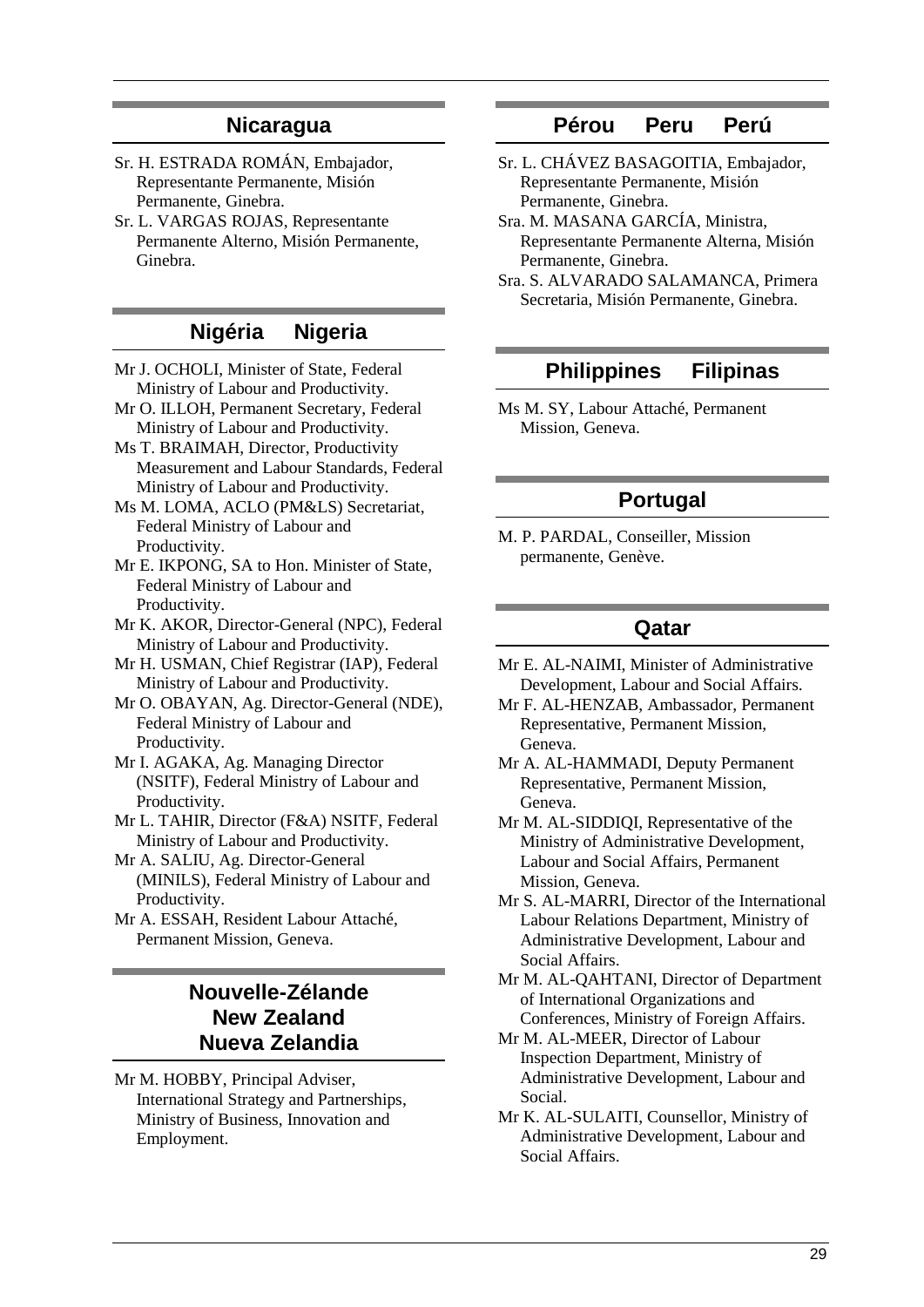Mr Y. LARAM, Assistant Director, Department of International Organisations and Conferences, Ministry of Foreign A.

- Ms M. AL-RUMAIHI, Researcher in International Relations, Ministry of Foreign Affairs.
- Mr A. AL-SADA, Minister's Office Director, Ministry of Administrative Development, Labour and Social Affairs.
- Mr A. ABDULLA, Ministry of Administrative Development, Labour and Social Affairs.
- Mr M. AL-OBAIDILY, Minister's Office, Ministry of Justice.
- Mr A. ALMOHANNADI, Director of the Department of Human Rights, Ministry of Interior.
- Mr J. AL-THANI, Ministry of Administrative Development, Labour and Social Affairs.
- Ms L. KHALED, Research Officer, Permanent Mission, Geneva.

### **Rwanda**

M. J. NGANGO, Premier Conseiller, Mission permanente, Genève.

## **Singapour Singapore Singapur**

- Mr K. FOO, Ambassador Extraordinary and Plenipotentiary, Permanent Representative, Permanent Mission, Geneva.
- Mr J. HAN, Deputy Permanent Representative, Permanent Mission, Geneva.
- Ms J. BOO, First Secretary, Permanent Mission, Geneva.
- Ms L. TAI, Senior Assistant Director, International Relations Unit, Workplace Policy and Strategy Division, Ministry of Manpower.
- Ms D. HOE, Assistant Manager, International Relations Unit, Workplace Policy and Strategy Division, Ministry of Manpower.
- Mr G. HARIDAS, Assistant Commissioner, Legal Services Division, Ministry of Manpower.

## **Slovénie Slovenia Eslovenia**

Ms J. TRAVNIK, Deputy Permanent Representative, Permanent Mission, Geneva.

## **Soudan du Sud South Sudan Sudán del Sur**

Ms G. LOMODONG, Counsellor, Permanent Mission, Geneva.

### **Suède Sweden Suecia**

- Ms V. BARD, Ambassador, Permanent Representative, Permanent Mission, Geneva.
- Mr T. JANSON, Deputy Director, Ministry of Employment.
- Ms M. GÄRTNER NORD, Counsellor, Permanent Mission, Geneva.
- Mr O. EKÉUS, Counsellor, Permanent Mission, Geneva.
- Ms E. NORDLUND, First Secretary, Permanent Mission, Geneva.
- Ms N. ABBAS, Permanent Mission, Geneva.

## **Suisse Switzerland Suiza**

- M. J. ELMIGER, Ambassadeur, Secrétariat d'Etat à l'économie (SECO), Affaires internationales du Travail.
- M. Y. EGGER, SECO, Affaires internationales du Travail.
- M. A. MEIER, SECO, Affaires internationales du Travail.
- M. L. KARRER, Mission permanente, Genève.
- Mme N. STEGMANN, Mission permanente, Genève.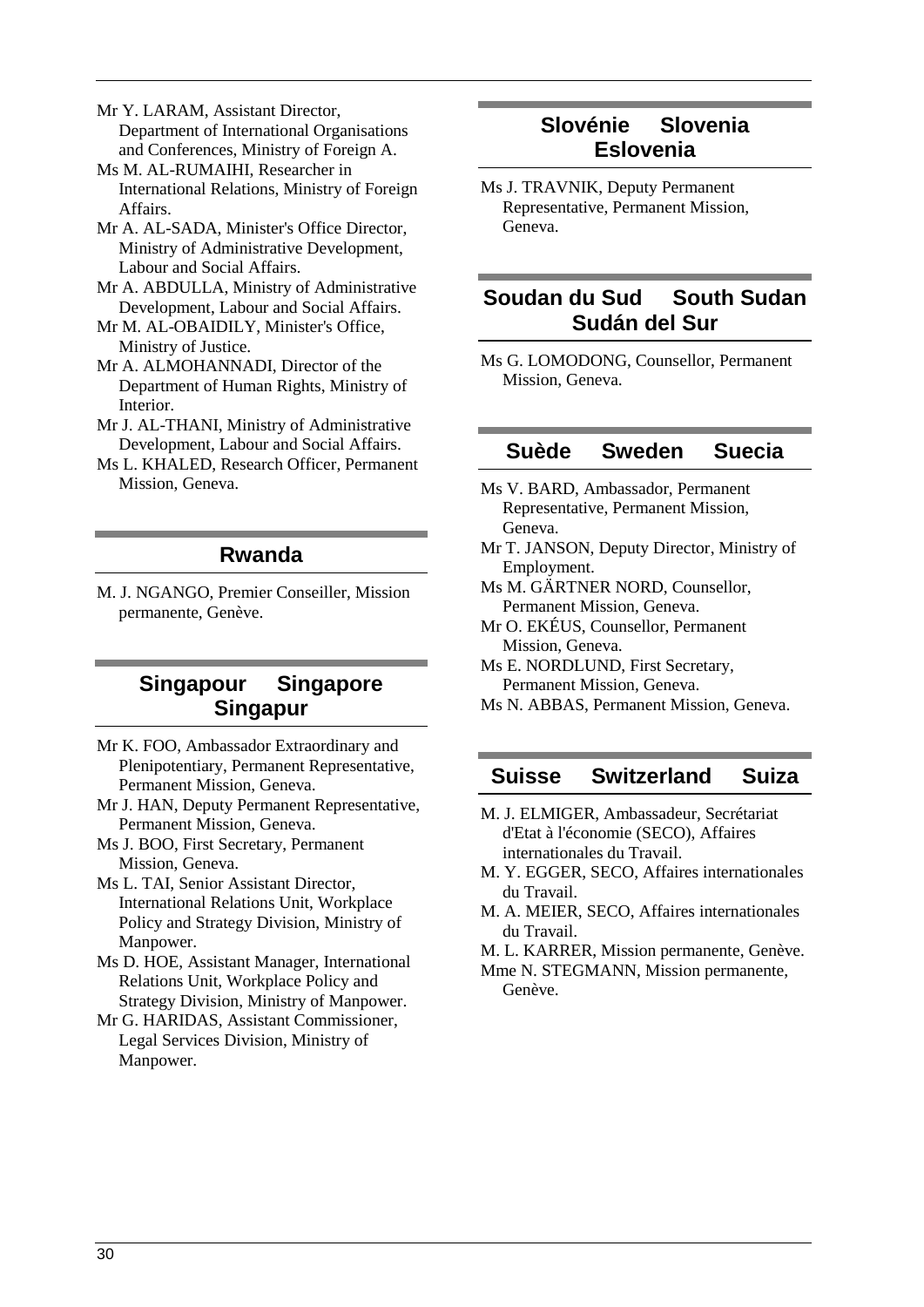## **République tchèque Czech Republic República Checa**

- Mr J. KÁRA, Ambassador, Permanent Representative, Permanent Mission, Geneva.
- Ms M. HOMOLKOVÁ, First Secretary, Permanent Mission, Geneva.
- Ms V. BAJGAROVÁ, Deputy Director, Multilateral Economic Relations Department, Ministry of Foreign Affairs.

## **Tunisie Tunisia Túnez**

- M. W. DOUDECH, Ambassadeur, Représentant permanent, Mission permanente, Genève.
- Mme C. KOCHLEF, Conseiller, Mission permanente, Genève.

## **Viet Nam**

Mr H. KHONG, Third Secretary, Permanent Mission, Geneva.

## **Zambie Zambia**

- Ms E. CHISHIBA SINJELA, Ambassador and Permanent Representative, Permanent Mission, Geneva.
- Ms M. LUNGU KAEMBA, Minister Counsellor, Permanent Mission, Geneva.
- Mr S. LUNGO, First Secretary, Permanent Mission, Geneva.
- Ms V. LUBANGA, First Secretary, Permanent Mission, Geneva.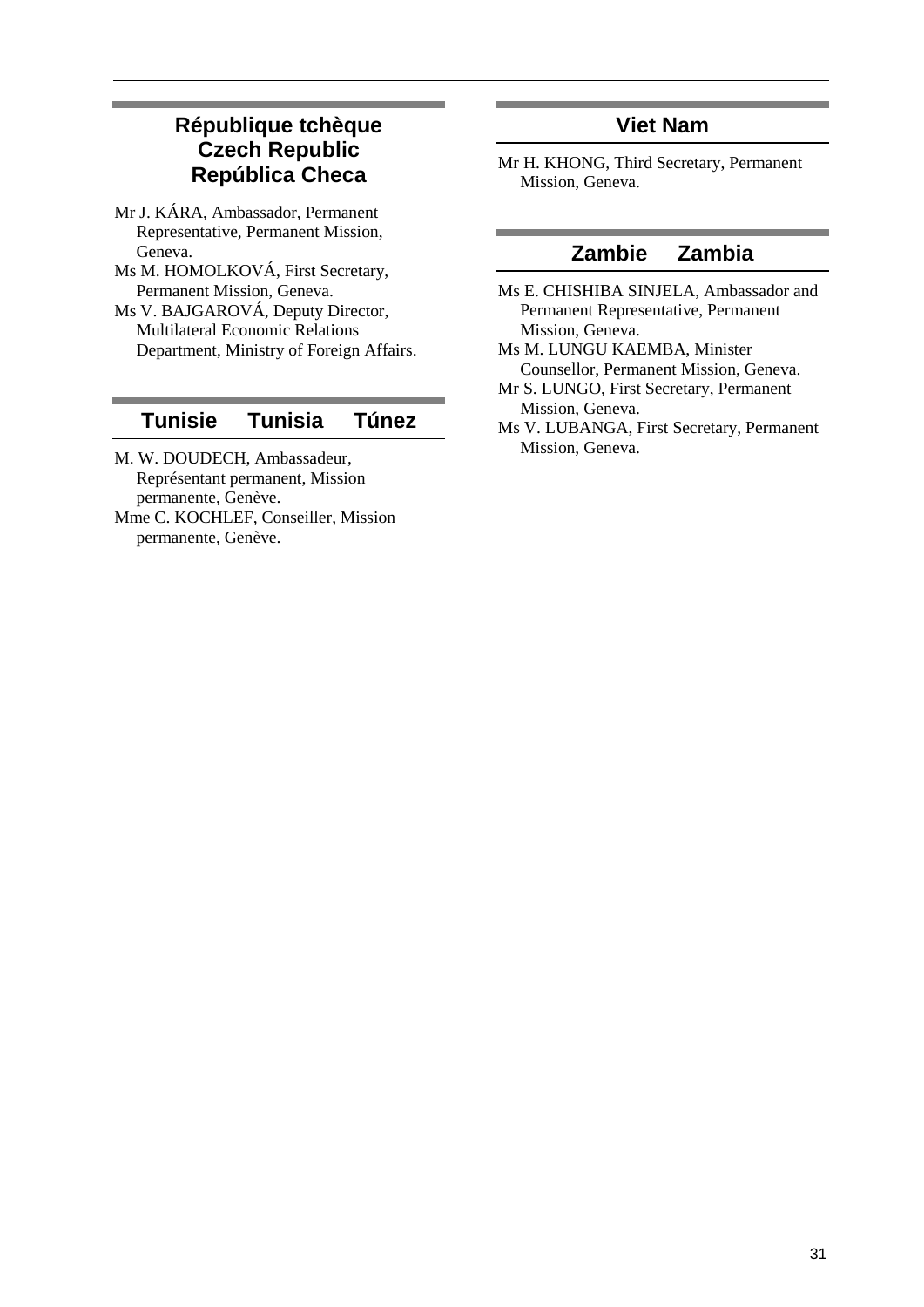**Représentants d'autres Etats Non Membres assistant à la session Representatives of non-member States present at the session Representantes de otros Estados No Miembros presentes en la reunión**

### **Bhoutan Bhutan Bután**

- Mr K. SINGYE, Ambassador, Permanent Representative, Permanent Mission, Geneva.
- Mr T. DUKPA, Minister, Permanent Mission, Geneva.
- Ms T. PELDON, First Secretary, Permanent Mission, Geneva.

## **Saint-Siège The Holy See Santa Sede**

- Mgr. M. DE GREGORI, Attaché, Mission permanente, Genève.
- M. P. GUTIÉRREZ, Mission permanente, Genève.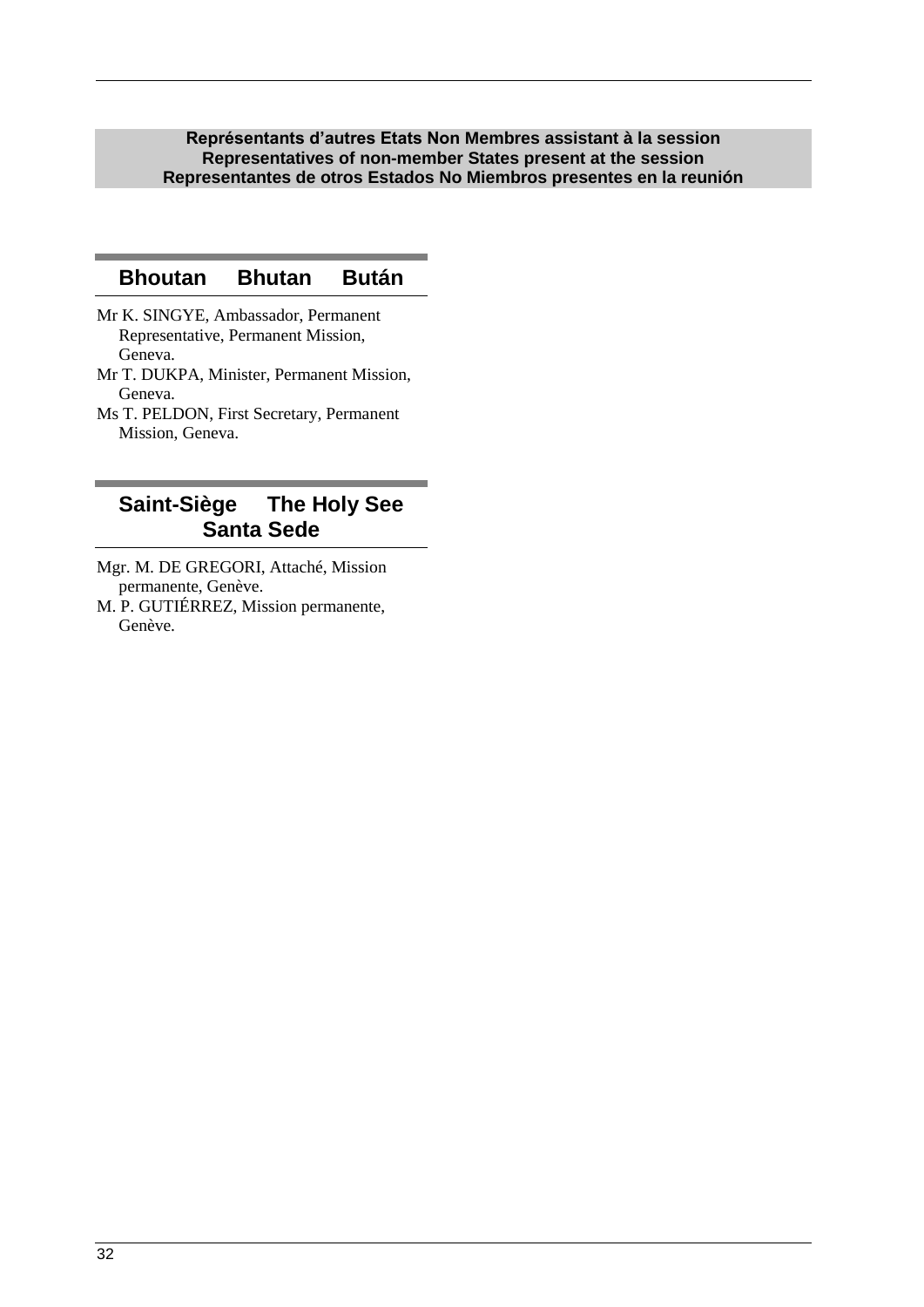### <span id="page-32-0"></span>**Représentants d'Organisations internationales gouvernementales Representatives of international governmental organizations Representantes de organizaciones internacionales gubernamentales**

**Organisation des Nations Unies pour l'éducation, la science et la culture United Nations Educational, Scientific and Cultural Organization Organización de las Naciones Unidas para la Educación, la Ciencia y la Cultura**

Mr A. ALMUZAINI, Director, Liaison Office in Geneva. Mr B. TUKHTABAYEV, Senior Liaison Officer, Liaison Office in Geneva.

### **Nations Unies**

**United Nations**

#### **Naciones Unidas**

Mr P. DUMITRIU, Inspector and Coordinator, Joint Inspection Unit.

#### **Organisation arabe du travail**

#### **Arab Labour Organization**

#### **Organización Arabe del Trabajo**

Mr F. AL-MUTAIRI, Director-General.

Mr R. GUISSOUMA, Head, Permanent Delegation in Geneva.

Ms D. SAEED, Chief of Cabinet.

Ms Z. KASBAOUI, Permanent Delegation in Geneva.

#### **Union européenne**

**European Union**

### **Unión Europea**

Mr P. SØRENSEN, Ambassador, Head of the Permanent Delegation in Geneva.

Mr D. PORTER, Minister Counsellor, Deputy Head of the Permanent Delegation in Geneva.

Mr E. MARTEIL, First Counsellor, Permanent Delegation in Geneva.

Ms M. GKOUVA, Administrator in charge of ILO, Permanent Delegation in Geneva.

- Mr T. BENDER, Head of International Unit, DG Employment, Social Affairs and Inclusion, European Commission.
- Ms E. PICHOT, Team Leader, Directorate General for Employment, Social Affairs and Inclusion, European Commission.
- Ms J. BLAHAK, Permanent Delegation in Geneva.

#### **European Public Law Organization**

Mr G. PAPADATOS, Head of Delegation and Permanent Observer to the ILO in Geneva.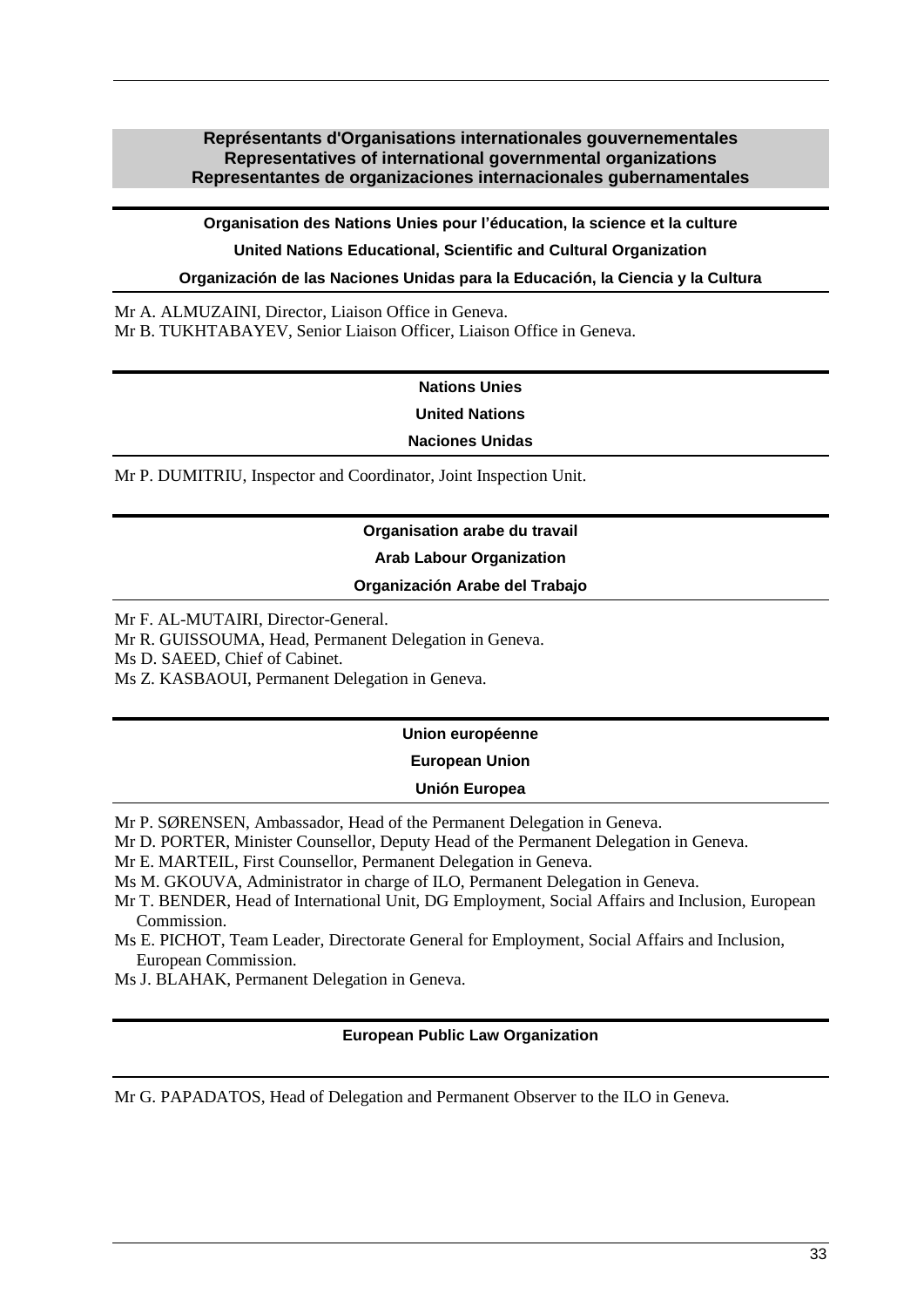## **Organisation des Nations Unies pour l'alimentation et l'agriculture Food and Agriculture Organization of the United Nations**

#### **Organización de la Naciones Unidas para la Agricultura y la Alimentación**

Ms A. VAN DER ELSTRAETEN, Social Development Consultant, Liaison Office in Geneva. Ms S. AVILES, Officer-in-Charge, Senior Adviser, Programme Development and Humanitarian Affairs, Liaison Office in Geneva.

Ms R. SANTOS GARCIA, Consultant, Humanitarian Affairs, Liaison Office in Geneva.

**Organisation internationale pour les Migrations International Organization for Migration Organización Internacional para los Migraciones**

Mr T. PASHA, Senior Specialist, Labour Mobility and Human Development.

## **Conseil des Ministres du Travail des Etats du Conseil de Coopération du Golfe Labour Ministers' Council of the Gulf Cooperation Council States Consejo de Ministros de Trabajo de los Estados del Consejo de Cooperación del Golfo**

Mr A. ALHAJRY, Director-General. Mr A. ALSEDDEEQI, Acting Labour Director.

## **Union africaine**

**The African Union**

### **Unión Africana**

Mr J. EHOUZOU, Permanent Observer, Permanent Delegation in Geneva. Ms B. NAIDOO, Social Affairs Officer, Permanent Delegation in Geneva.

> **La Banque mondiale The World Bank El Banco Mundial**

Ms L. HADJI.

### **Programme des Nations Unies pour le développement**

#### **United Nations Development Programme**

#### **Programa de la Naciones Unidas para el Desarrollo**

Ms M. SILVA, Director, Office in Geneva.

Ms L. BERNAL, Policy Specialist, Trade and Sustainable Development, Office in Geneva.

Ms G. BOYER, Policy Specialist, Reintegration and Livelihoods, Office in Geneva.

Ms P. JÄRVINEN, Gender and Knowledge Management Consultant, Office in Geneva.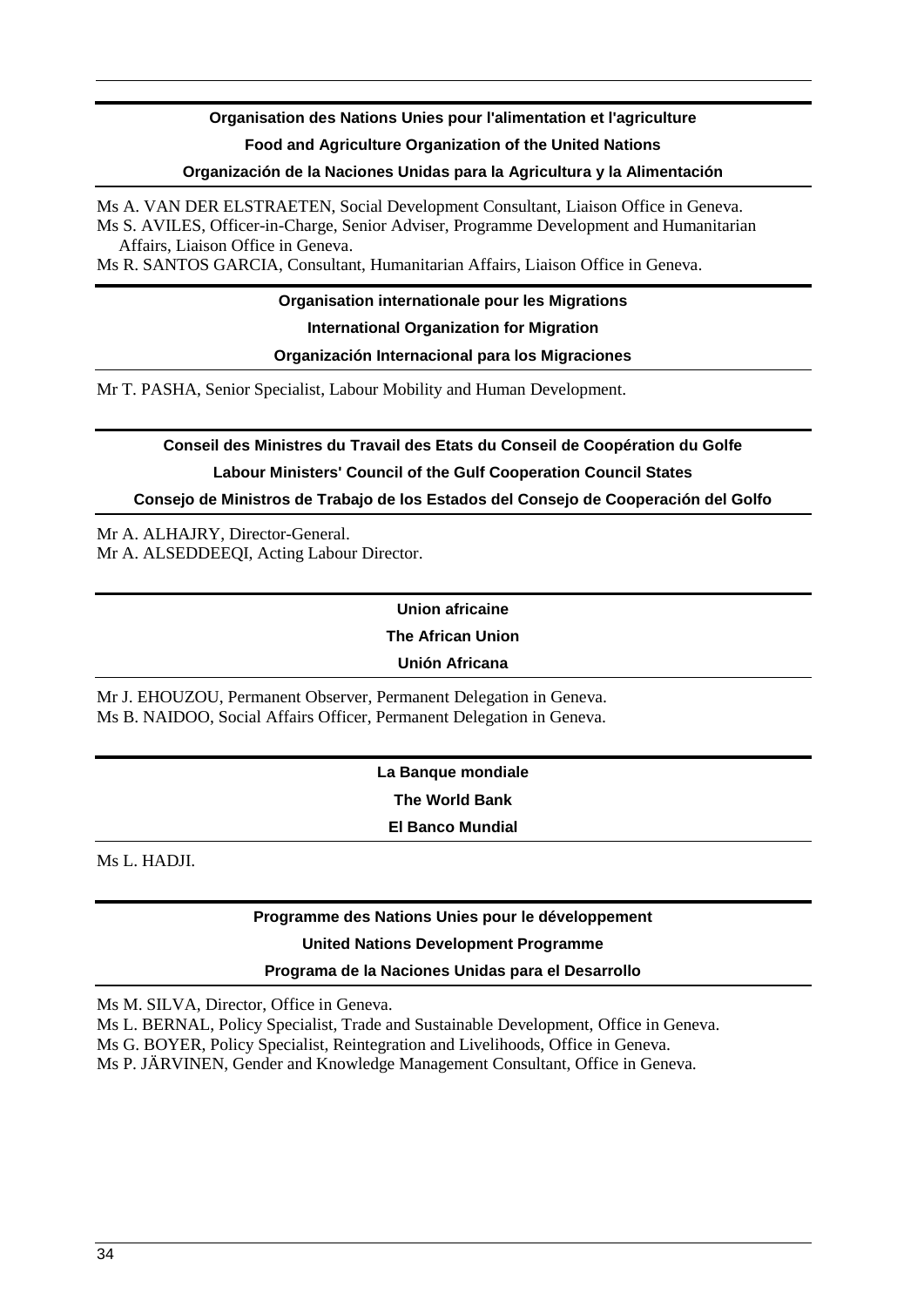## **Haut-Commissariat des Nations Unies pour les réfugiés United Nations High Commissioner for Refugees**

#### **Oficina del Alto Comisionado de la Naciones Unidas para los Refugiados**

Mr S. CORLISS, Director, Division of Programme Support and Management.

Ms B. LIPPMAN, Chief, Operations Solutions and Transitions Section, Division of Programme Support and Management.

Mr Z. AYOUBI, Senior Livelihood Officer, Operations Solutions and Transitions Section, Division of Programme Support and Management.

### **World Economic Forum**

Mr A. KIRN, Community Lead, International Organizations and Government Affairs, Global Leadership Fellow.

> **Organisation mondiale du commerce World Trade Organization Organización Mundial del Comercio**

Mr S. MATHUR, Counsellor, Trade and Environment Division.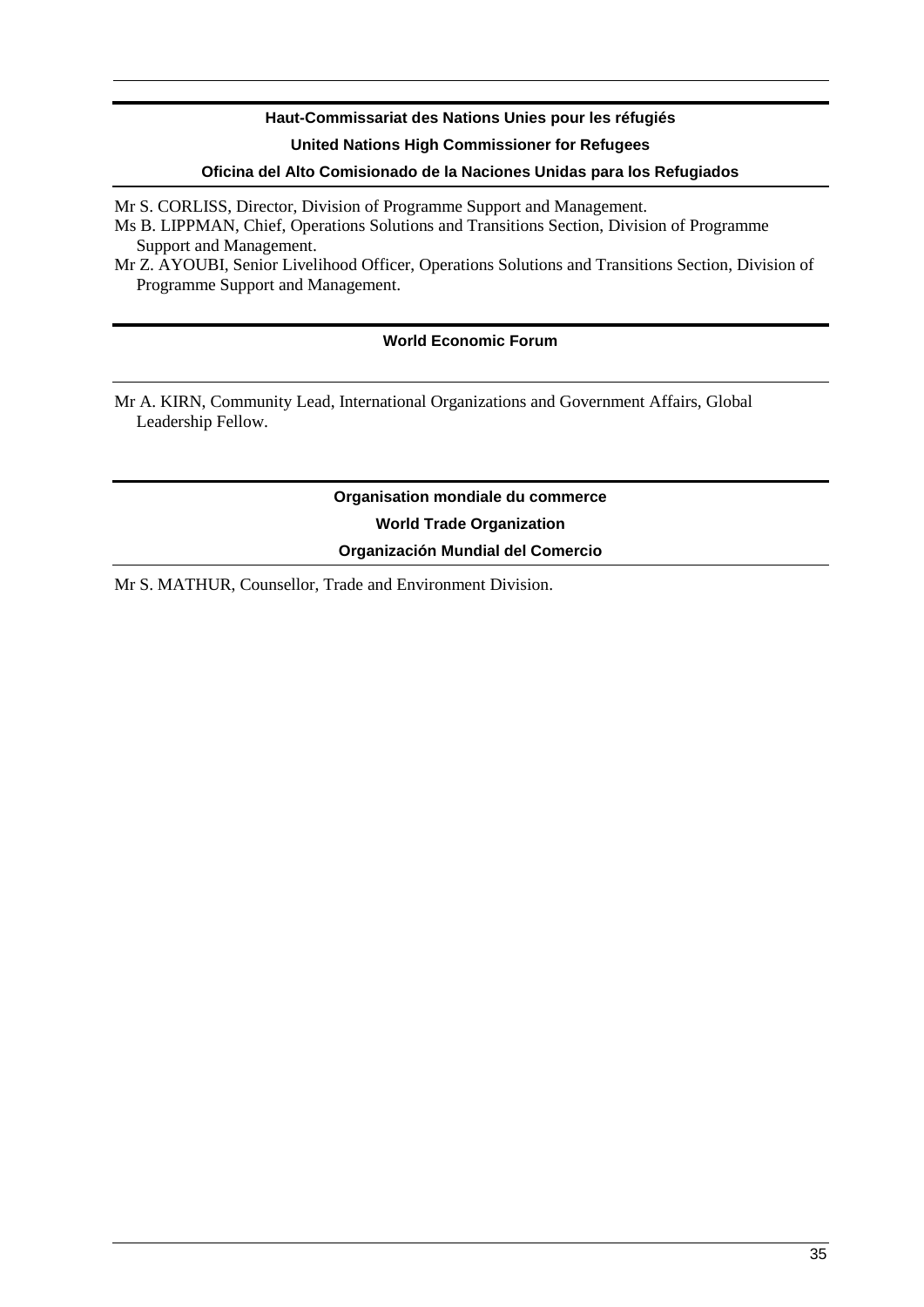#### <span id="page-35-0"></span>**Représentants d'Organisations internationales non gouvernementales assistant à titre d'observateurs Representatives of international non-governmental organizations as observers Representantes de organizaciones internacionales no gubernamentales presentes con**

#### **carácter de observadores**

**Business Africa**

**Business Africa**

Ms J. MUGO, Secretary-General.

# **Organisation internationale des employeurs**

## **International Organisation of Employers**

### **Organización Internacional de los Empleadores**

Ms L. KROMJONG, Secretary-General. Mr R. SUAREZ SANTOS, Deputy Secretary-General.

#### **Association internationale de la sécurité sociale**

### **International Social Security Association**

#### **Asociación Internacional de la Seguridad Social**

Mr H. KONKOLEWSKY, Secretary-General. Ms D. LEUENBERGER, Head, Resources and Services Unit.

### **Confédération syndicale internationale**

#### **International Trade Union Confederation**

#### **Confederación Sindical Internacional**

Ms S. BURROW, General Secretary.

Mr W. CHIBEBE, Deputy General Secretary.

Mr J. WIENEN, Deputy General Secretary.

Ms R. GONZALEZ, Director, Geneva Office.

Ms E. BUSSER, Assistant Director, Geneva Office.

Mr M. DIALLO, Director HTUR Department.

Ms C. KING, Director Equality Department.

Mr T. NOONAN, Director Cam-Com.

Ms M. SAHAN, Legal Unit.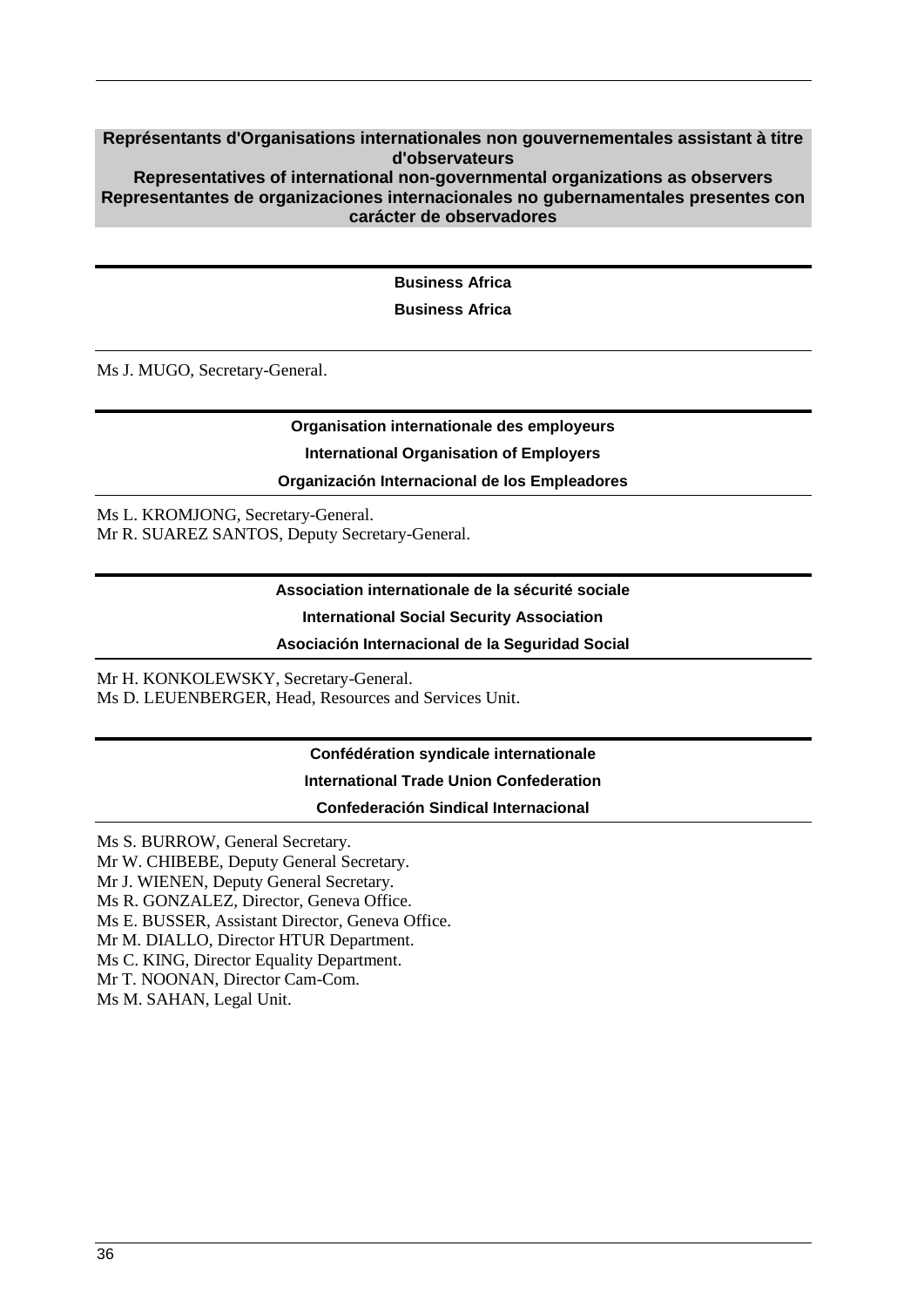## **Organisation de l'Unité syndicale africaine Organization of African Trade Union Unity**

**Organización para la Unidad Sindical Africana**

Mr A. MEZHOUD, Secretary General. Mr A. DIALLO, Permanent Representative to the ILO and UN Office in Geneva. Mr E. BENMOUHOUB.

> **Fédération syndicale mondiale World Federation of Trade Unions Federación Sindical Mundial**

Mr N. GHIOKAS. Mr E. MUNOZ.